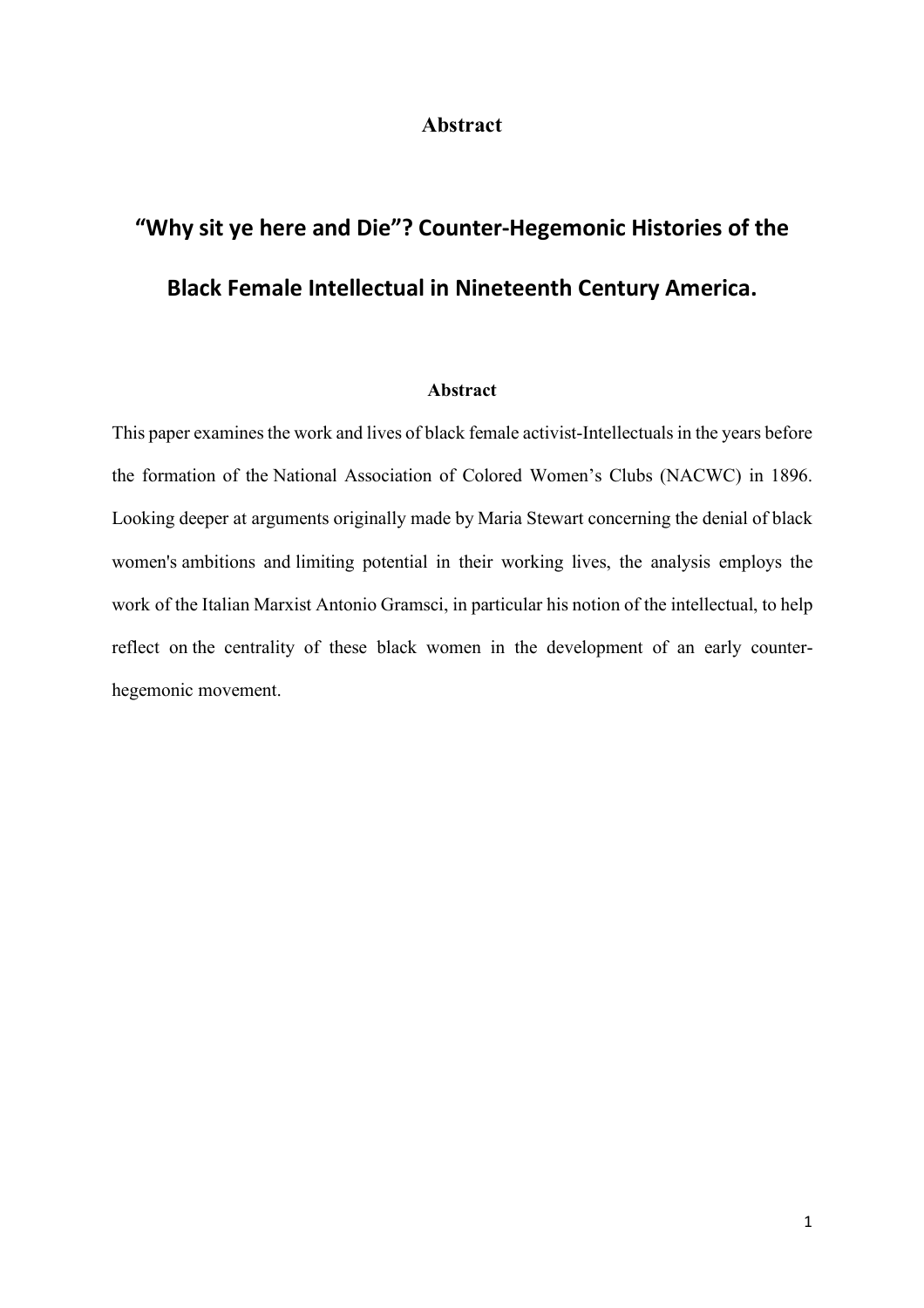#### **"Why sit ye here and Die"?**

## **Counter-Hegemonic Histories of the Black Female Intellectual in Nineteenth Century America.**

O, horrible idea, indeed! to possess noble souls aspiring after high and honorable acquirements, yet confined by the chains of ignorance and poverty to lives of continual drudgery and toil. Neither do I know of any who have enriched themselves by spending their lives as house-domestics, washing windows, shaking carpets, brushing boots, or tending upon gentlemen's tables. I can but die for expressing my sentiments; and I am as willing to die by the sword as the pestilence; for I and a true born American; your blood flows in my veins, and your spirit fires my breast. 1

On 21st September 1832 Maria W. Stewart spoke these powerful words in her lecture "Why Sit Ye Here and Die?" Delivered at the site of the monthly meetings of the New England Anti-Slavery Society in Boston, it was received by an interracial audience of both black and white anti-slavery campaigners. Stewart's lectures spoke directly to black members of her audience, and focussed on themes of black racial uplift and white racial prejudice, particularly in equality of opportunity and dignity in their working lives. She urged black people in the United States towards radical activism, proclaiming "Why sit ye here and die? If we say we will go to a foreign land, the famine and the pestilence are there, and there we shall die. If we sit here, we shall die. Come let us plead our cause before the whites: if they save us alive, we shall live—and if they kill us, we shall but die."<sup>2</sup> In making such a rousing and shockingly radical claim, the lecture recognized the urgent need to expose the horrors of

 <sup>1</sup> Maria W. Stewart, "Lecture Delivered at the Franklin Hall, Boston, September 21 1832," in Marilyn Richardson, ed., *Maria W. Stewart: America's First Black Women Political Writer: Essays and Speeches*  (Bloomington and Indianapolis: Indiana University Press, 1987), 45-49, 46.

<sup>2</sup> Ibid., 45.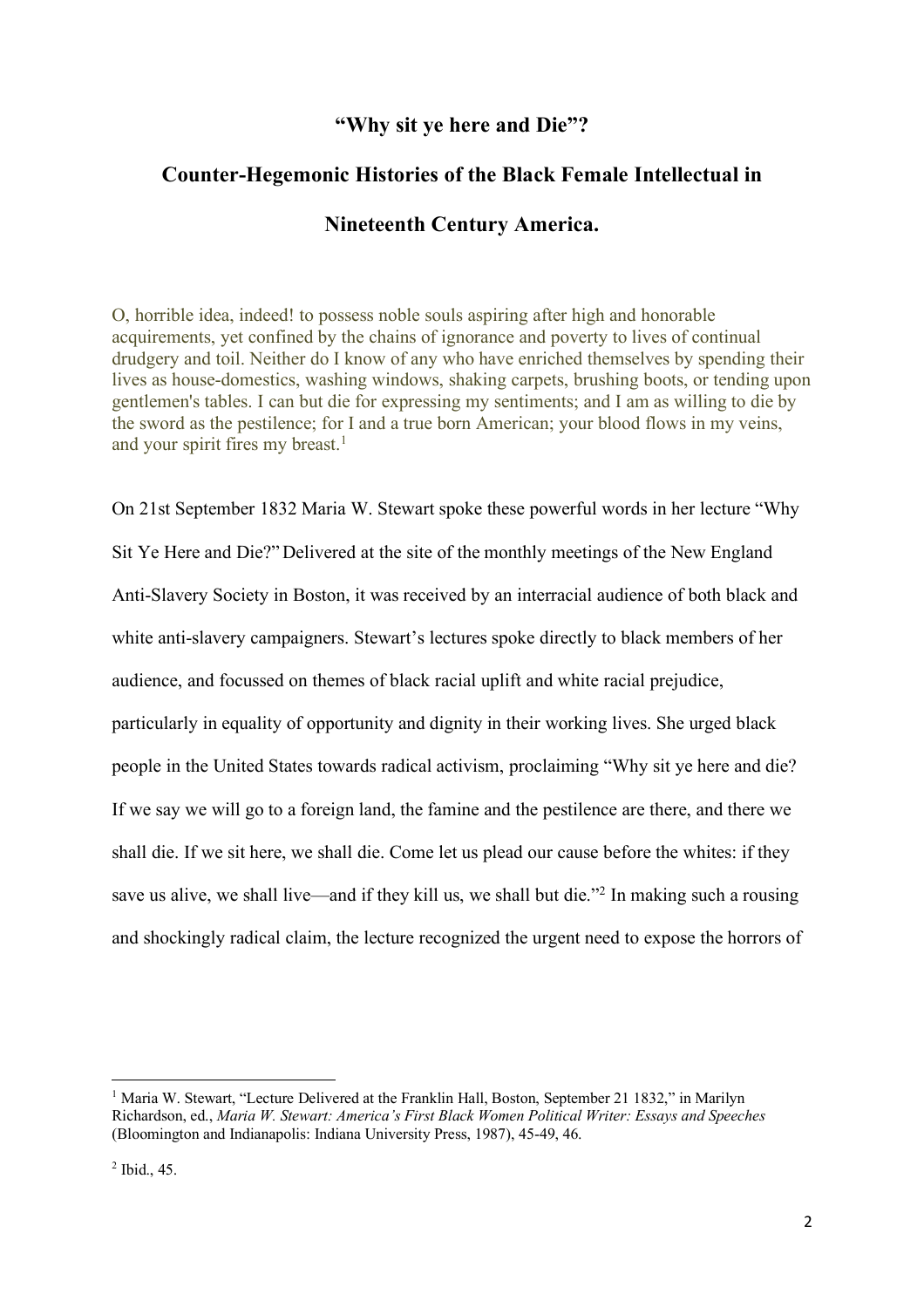racial prejudice in the free states that saw black women unable to secure employment, chiefly because of the racial stereotypes that cast black people as "idle and lazy."3

Historically, and contrary to common assumption, black women in the United States have always been at the forefront of black intellectual activism, whether at the local or national level. Yet, the histories and conceptual understandings embedded in the idea of black intellectuals are often framed by androcentrism, consciously or not, placing a masculine perspective at the centre of how we might understand the term and related activism. Since the earliest years of the transatlantic slave trade in the mid-16th century, however, women – often anonymous and silenced - across the black diaspora have been central to the development of intellectual communities. Yet, the history of the black intellectual has presented a somewhat limited interpretation of who might count under this term. Understandings of the black intellectual in the minds of a non-specialist audience has been largely shaped by previous scholarly understandings of the black intellectual as typically gendered as male contributing to regional or national public discourses of the United States through speeches, lectures, and essays. <sup>4</sup>

In addition to this exaggerated focus on men black intellectual history, the field's temporal focus tends to begin in the early 20th century. The formation of the National Association of Colored Women's Clubs (NACWC) in 1896 is often where the scholarly

<sup>&</sup>lt;sup>3</sup> Ibid., 46

<sup>4</sup> For examples of this over the past two decades see Patrick Rael *Black Identity and Black Protest in the Antebellum North.* (Chapel Hill, NC., University of North Carolina Press, 2002); Michael Rudolph West, *The Education of Booker T. Washington: American Democracy and the Idea of Race Relations* (New York: Columbia University Press, 2005); Gerald Horne, *W. E. B. Dubois: A Biography* (Westport, Conn., Greenwood Press, 2009); Bruce J. Dierenfield and John White, *A History of African-American Leadership* (New York: Routledge, 2012); Edward J. Blum, *W. E. B. Dubois: An American Prophet.* (Pennsylvania: University of Pennsylvania Press, 2015); Peter J. Ling, *Martin Luther King Jr.,* (New York: Routledge, 2015); David W. Blight, *Frederick Douglass: Prophet of Freedom* (New York: Simon & Schuster, 2018); Jason Sokol, *The Heavens Might Crack: The Death and Legacy of Martin Luther King, Jr.,* (New York: Basic Books, 2018).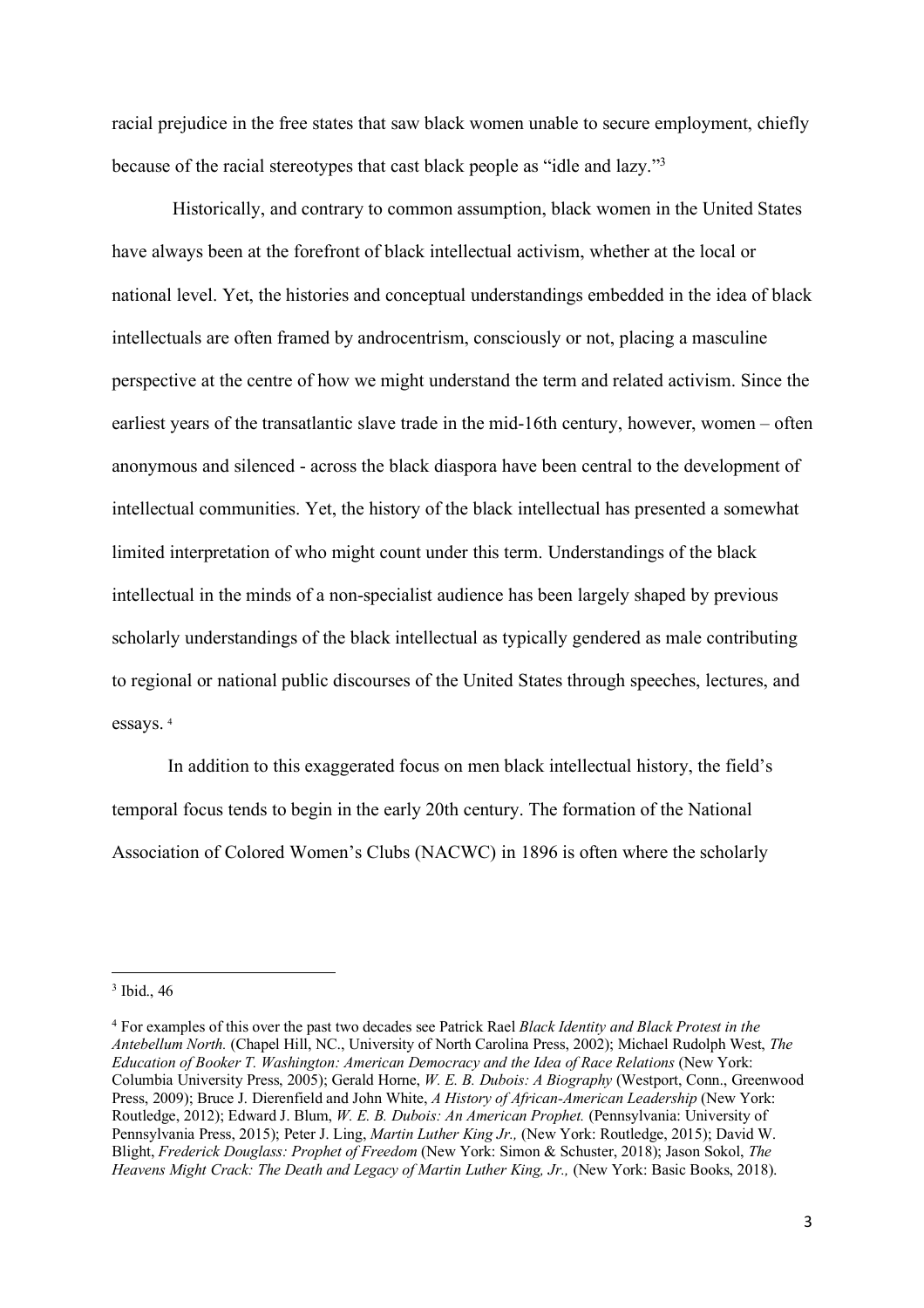histories of the black female intellectual begins in the United States.<sup>5</sup> As Teresa Zackodnik has argued, 'the black public sphere is often understood as a [not only] masculine [but also] a largely twentieth century phenomenon,' thus the work of many black women before this time toward civil and legal equality has been historically marginal to narratives of civil rights and black intellectualism.<sup>6</sup> In addition, many black female intellectuals lack archives of their own and the historian is left to reconstruct their lives and their activism from scattered references in the papers of others. These are usually excavated from more prominent members of the circles in which they lived and labored. This is particularly apparent for women of the earlier nineteenth century when black women's voices were especially muted by the legal structures of many southern states where it was illegal to teach enslaved African Americans to read and write. In addition, the least powerful in a racially ordered and patriarchal hegemonic structures of nineteenth century America, black women, primarily categorised as laborers, whether free or enslaved, were not regarded as worthy of record through the curation of their own archive. <sup>7</sup>

And yet, despite this lack, in recent years there has been a growing number of published work on the public lives of pre-1896 black women who rightly claim the name of intellectual, including Sojourner Truth, Frances E. W. Harper and, of course, Maria W.

<sup>&</sup>lt;sup>5</sup> See Brittney C. Cooper, *Beyond Respectability: The Intellectual Thought of Race Women.* (Urbana, Chicago, and Springfield: University of Illinois Press, 2017); Claire Corbould, *Becoming African Americans: Black Public Life in Harlem* (Cambridge, Mass., Harvard University Press, 2009); Kate Dossett, *Bridging Race Divides: Black Nationalism, Feminism, and Integration in the United States, 1896-1935* (Gainesville, Fl: University of Florida Press,2008); Deborah Gray White, *Too Heavy a Load: Black Women in Defence of Themselves* (New York: W. W. Norton and Co,. 2009).

<sup>6</sup> Teresa Zackodnik, *Press, Platform Pulpit: Black Feminist Politics in the Era of Reform* (Knoxville: University of Tennessee Press, 2011), xxxv.

 $<sup>7</sup>$  All of these women focussed upon in this paper lack stand-alone archival holdings. As a consequence all</sup> material cited here has been pulled from other sources including edited collections, William Still's *The Underground Railroad* and newspaper pieces written by or about them from Black and activist newspapers of the era including *The Christian Recorder, Frederick Douglass Paper*, and *The Liberator.*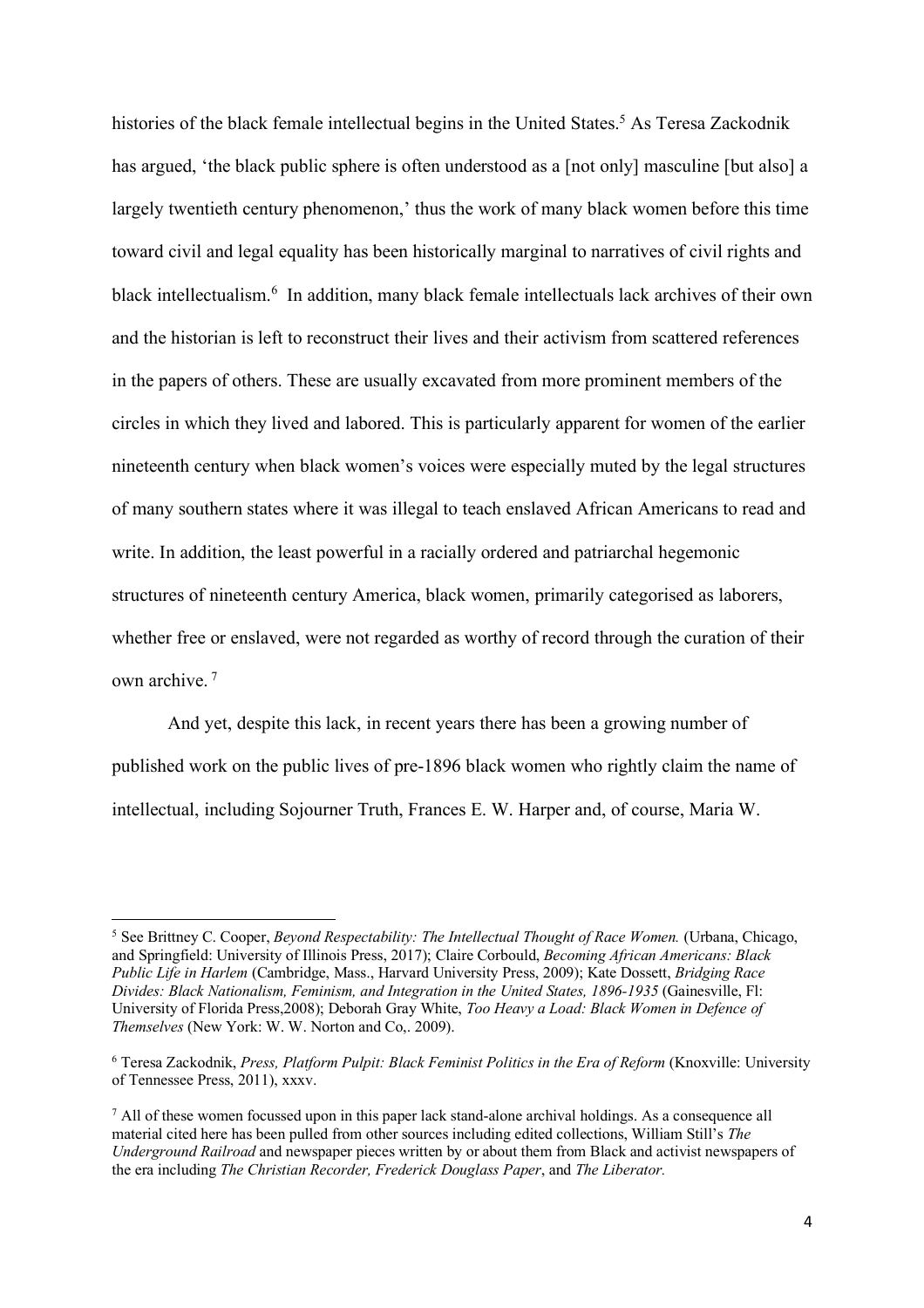Stewart.<sup>8</sup> This article contributes and builds upon this scholarship, considering these women as an early foundation of black female intellectualism in the West, reflecting denied and frustrated potential in black women's working lives. It therefore locates the foundations of discourses central to the theoretical underpinnings of the NACWC including, as Brittney C. Cooper argues, an "undisputed dignity…a fundamental recognition of one's inherent humanity" and a "centreing [of the] Black female body as a means to cathect Black social thought."9

Brittney Cooper has rightfully lamented the methodological results of the historical triage performed on black female intellectual history, arguing that "when we have recovered a Black woman figure, that is, when we have saved her from being buried and lost to the annals of history...then we treat her as though it's time to move on to the next patient."<sup>10</sup> While this article is guilty of also performing historical triage, compiling a *list* of Black female intellectuals in the earlier nineteenth century, it moves beyond just *recovery* to engage with the theoretical ideas that formed the basis of these women's ideas and thoughts, setting the basis for a "genealogy of Black women's knowledge production," from its very foundations.<sup>11</sup>

To achieve this, we apply work of the Italian Marxist Antonio Gramsci, in particular his notion of the intellectual.<sup>12</sup> Gramsci's work is productive in helping to understand the

<sup>10</sup> Ibid,, 9-10.

 $11$  Ibid., 10

 <sup>8</sup> See Zackodnik, *Press, Platform, Pulpit:* Wilma King, *The Essence of Liberty: Free Black Women During the Slave Era* (Columbia, MO. and London: University of Missouri Press,2008); Nell Irvin Painter, *Sojourner Truth: A Life, A Symbol* (New York and London: W. W. Norton & Co., 1998); Carla Peterson, " '*Doers of the Word': African American Women Speakers & Writers in the North (1830-1880* (New Brunswick, NJ., and London: Rutgers University Press, 1998); Frances Smith Foster, ed., *A Brighter Coming Day: A Francis Ellen Watkins Reader* (New York: Feminist Press CUNY, 1989).

<sup>9</sup> Cooper, *Beyond Respectability*, 3.

<sup>12</sup> Antonio Gramsci, *Selections from the Prison Notebooks*, Q., Hoare & G. N. Smith, eds. (London: Lawrence and Wishart, 1971).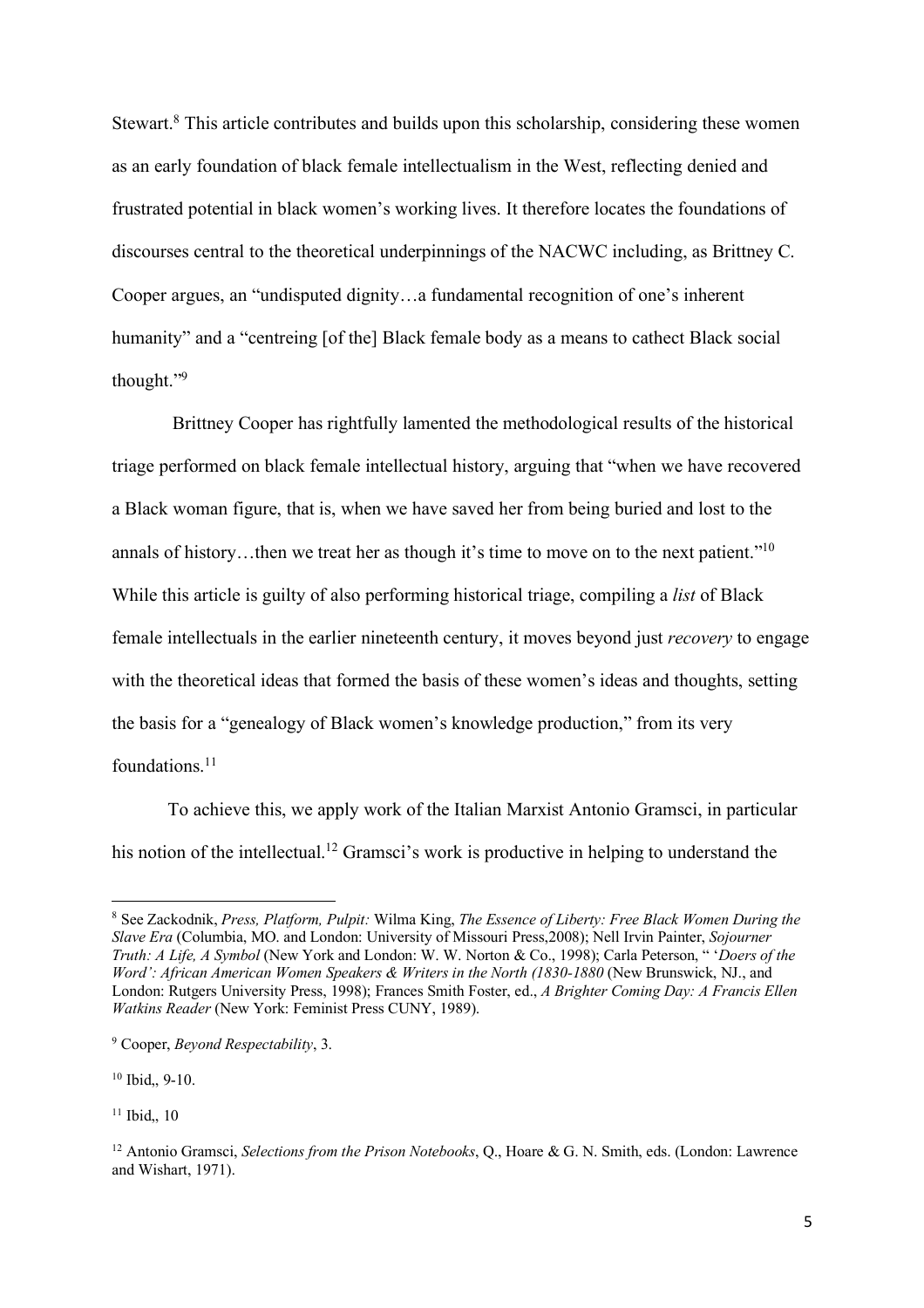centrality of black women in the development of a counter-hegemonic movement within a society that had fairly fixed ideas about working roles. Following Anthony Bogues, we agree that "Gramsci's notion of hegemony and its various modes of structuring thought suggest possible directions of how to study black radical thought and black political intellectuals. Radical Africana is obviously engaged in the creation of counterhegemonic texts. However, the critical question is: At what moment does that rupture begin?"13 We take this question on, exploring counter-hegemonic texts (delivered by radical black women of the time in the United States) – providing stories about human and political struggle, that have rarely been considered as central contributors to this 'rupture'.

Bringing these women's voices together in an imagined political community and using their written speeches, lectures, sermons, letters and oral testimony as source materials, we argue that it is evident that a counter-hegemonic force had been established by the late 1870s which not only directly challenged the ruling intellectual currents of nineteenth century America but was fundamental in the creation of the NACWC at the turn of the century. Our contribution, therefore, is to challenge the view that women did not have a central role in the intellectual resistance of the time, and that, as it is often is, their role is overlooked and neglected. Using a Gramscian framework to understand the collective nature of the resistance, embedded within the emerging counter culture of the time, we show how black women challenged and fought for change within society in a multiplicity of ways. As Larry J. Griffin and Kenneth A. Bollen have argued, such movements rooted in the earlier 19<sup>th</sup> century established a foundation for a collective memory for modern black resistance

<sup>&</sup>lt;sup>13</sup> Anthony Bogues. *Black Heretics, Black Prophets: Radical Political Intellectuals* (London: Routledge, 2003), 3.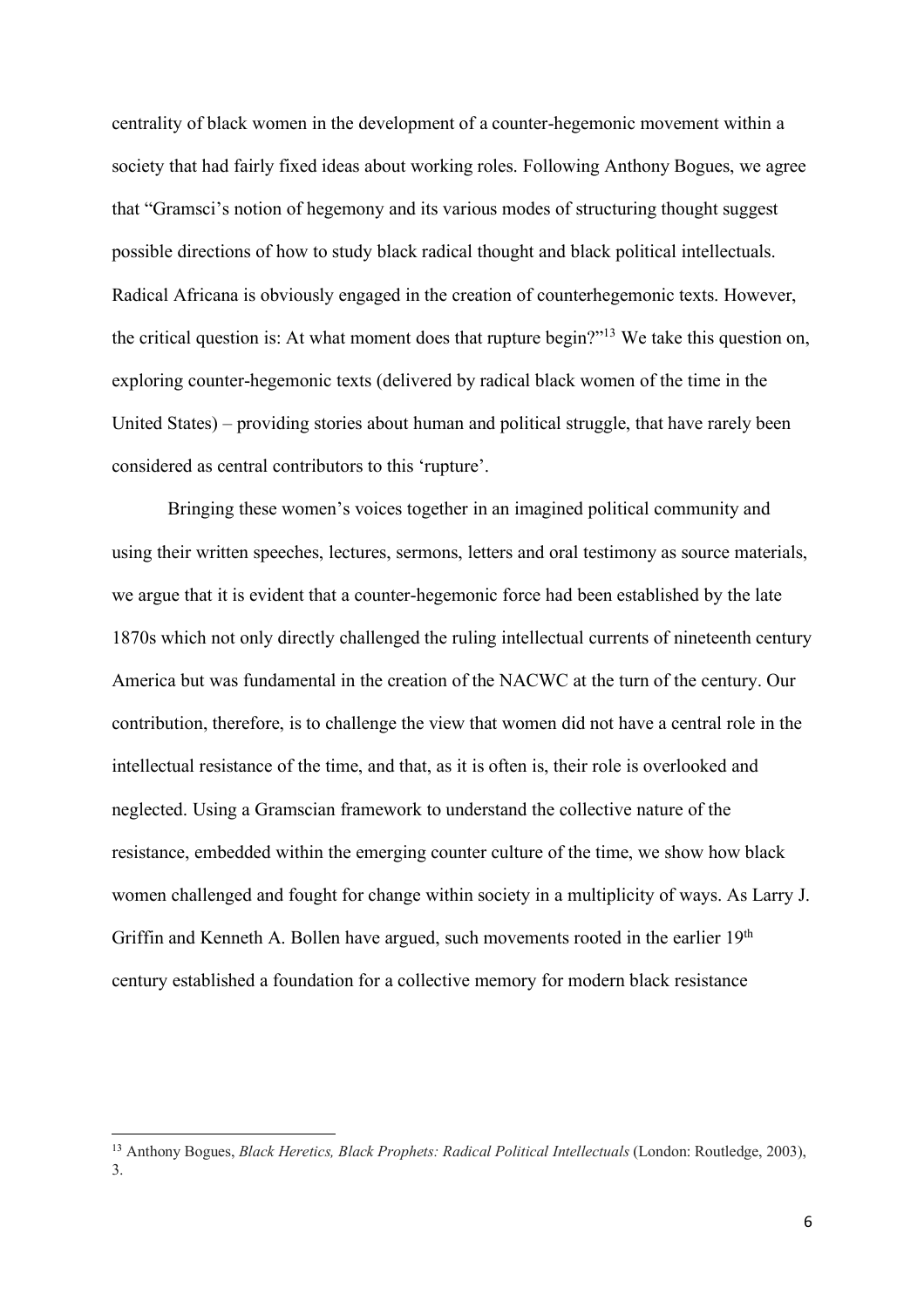movements led by black intellectuals who continue the struggle for fairness and respect for marginalised individuals in their daily working lives.<sup>14</sup>

#### **Historicizing the Creation of the Hegemony in post-Revolutionary America**

Intellectuals of the pre-Civil War era helped to maintain the political hegemony of America's white ruling class through the proliferation of images, both textual and visual, within the public sphere. In this sense, as Gramsci would argue, these 'cultural artefacts are deeply imbued with the process of intellectual civilising.<sup>15</sup> They worked to shape the consciousness of ordinary citizens to secure their consent to be governed and to accept the perceived necessity and justness of slavery. As Barbara Novak has argued, landscape artists of the antebellum era such as Thomas Cole and Asher Durand depicted the spectacular beauty of the American landscape in their work, impressing the need to conquer and tame through settlement, farming and property, including slaves, ideally resulting in a "civilisation" process of the land and the communities inhabiting it. <sup>16</sup> Working within discourses of manifest destiny, their work demonstrated scant regard for Native Americans or enslaved black people who were entirely absent from their considerations in the images.

At least four million black people were enslaved in the American South at the start of the Civil War in 1865. These men, women, and children had been denied their very personhood let alone their rights of citizenship given that they had been legally defined as property, human chattel, since the codification of slavery on North American shores through the latter half of the seventeenth century. As slave status was legally inherited through the

<sup>&</sup>lt;sup>14</sup> Larry J., Griffin and Kenneth. A. Bollen, "What do these Memories Do? Civil Rights Remembrance and Racial Attitudes," *American Sociological Review* Volume 74, No 4 (Aug, 2009), 594-614.

<sup>15</sup> Marcia Landy, "Gramsci, In and On Media," in Joseph Francese. ed., *Perspectives on Gramsci*. (London: Routledge, 2009), 124-135, 120.

<sup>&</sup>lt;sup>16</sup> Barbara Novak, *Nature and Culture: American Landscape and Painting, 1825-1875* (New York and Oxford: Oxford University Press, 2007).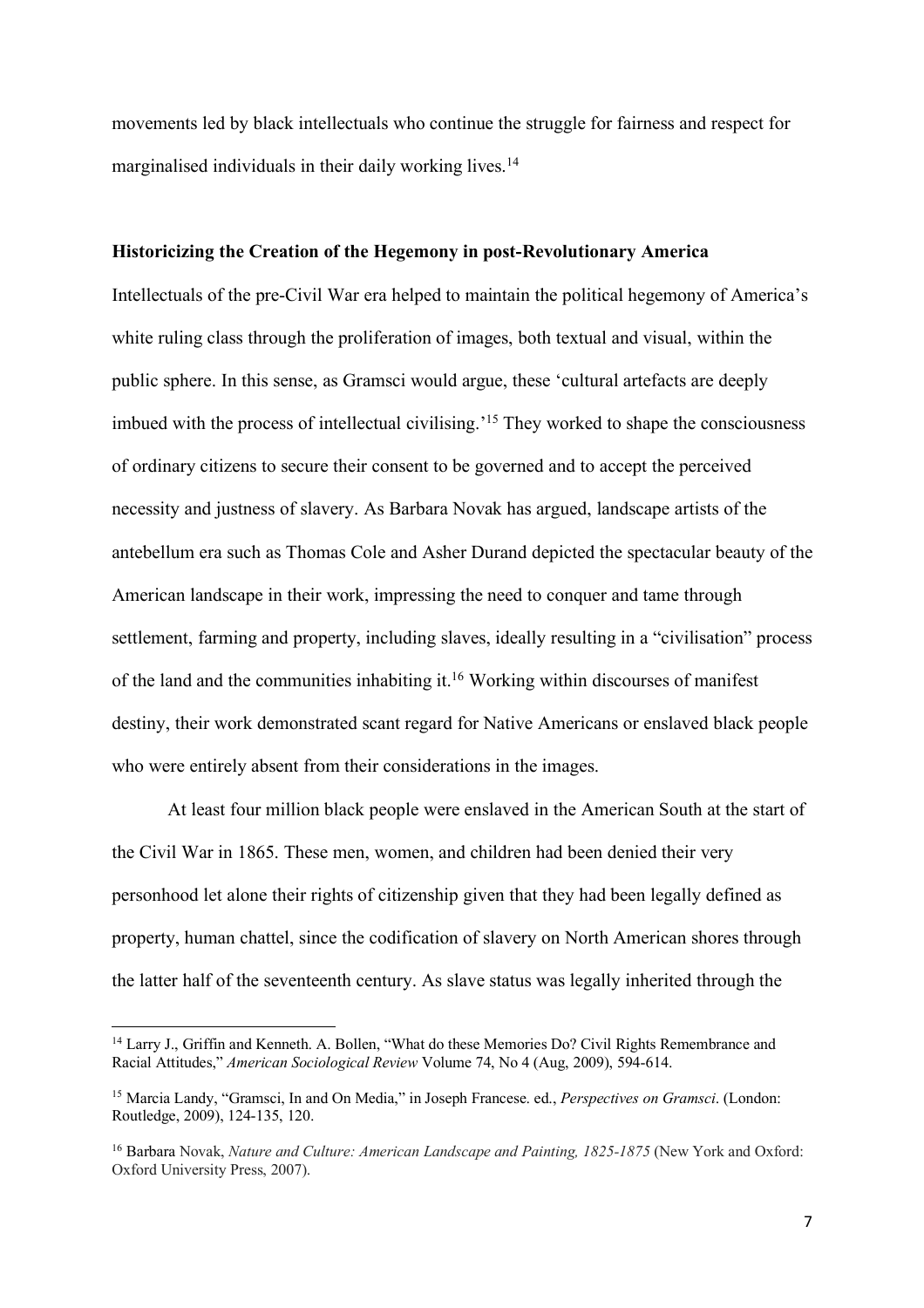mother's line of descent, being born to a free black woman provided a modicum of security to her immediate descendants and subsequent generations.17 Numbers of free blacks increased in the northern states following the American Revolution with its central ideals of liberty and fraternity seemingly contradicted by the existence of racial slavery on the North American continent. As Wilma King argues, "the Revolutionary War ideology was responsible for the largest increase in the free population when states north of Delaware either ended slavery or made provisions for gradual emancipation." Indeed, by the start of the Civil War woman constituted over 50% of the free black population, ensuring their own and their family's wellbeing through working outside of their homes in a variety of mostly service-industries roles including sewing, laundering clothes, and midwifery. Many others went into domestic service, including Maria Stewart, thus competing for employment with immigrant Irish women, particularly in the urban centres of antebellum New York and other major cities.<sup>18</sup>

Yet, the privilege of "freedom" and subsequent entry into the free labor market on the part of black women did not mean that the northern states were absent discourses of antiblack racism and racial discrimination. In order to impress notions of 'otherness" in relation to the black populations of the United States, the popular press of the late 18th and 19th century published derogatory cartoons and illustrations of them, produced as part of a series or published in newspapers such as *Harpers Weekly*. These emphasised particular facial features, such as the nose or the hair, and further racialized them. Such images worked as an affront to ideals of morality, respectability, and propriety – key to white America's

 <sup>17</sup> See Kathleen M. Brown*, Good Wives, Nasty Wenches and Anxious Patriarchs: Gender, Race and Power in Colonial Virginia.* (Chapel Hill, NC: University of North Carolina Press, 1996). Esp. Chp. 4, "Engendering Racial Difference, 1640-1670," and Chp. 6, "From Foul Crimes to Spurious Issue: Sexual Regulation and the Social Construction of Race."

<sup>18</sup> King, *The Essence of Liberty,* 9, 1, 63.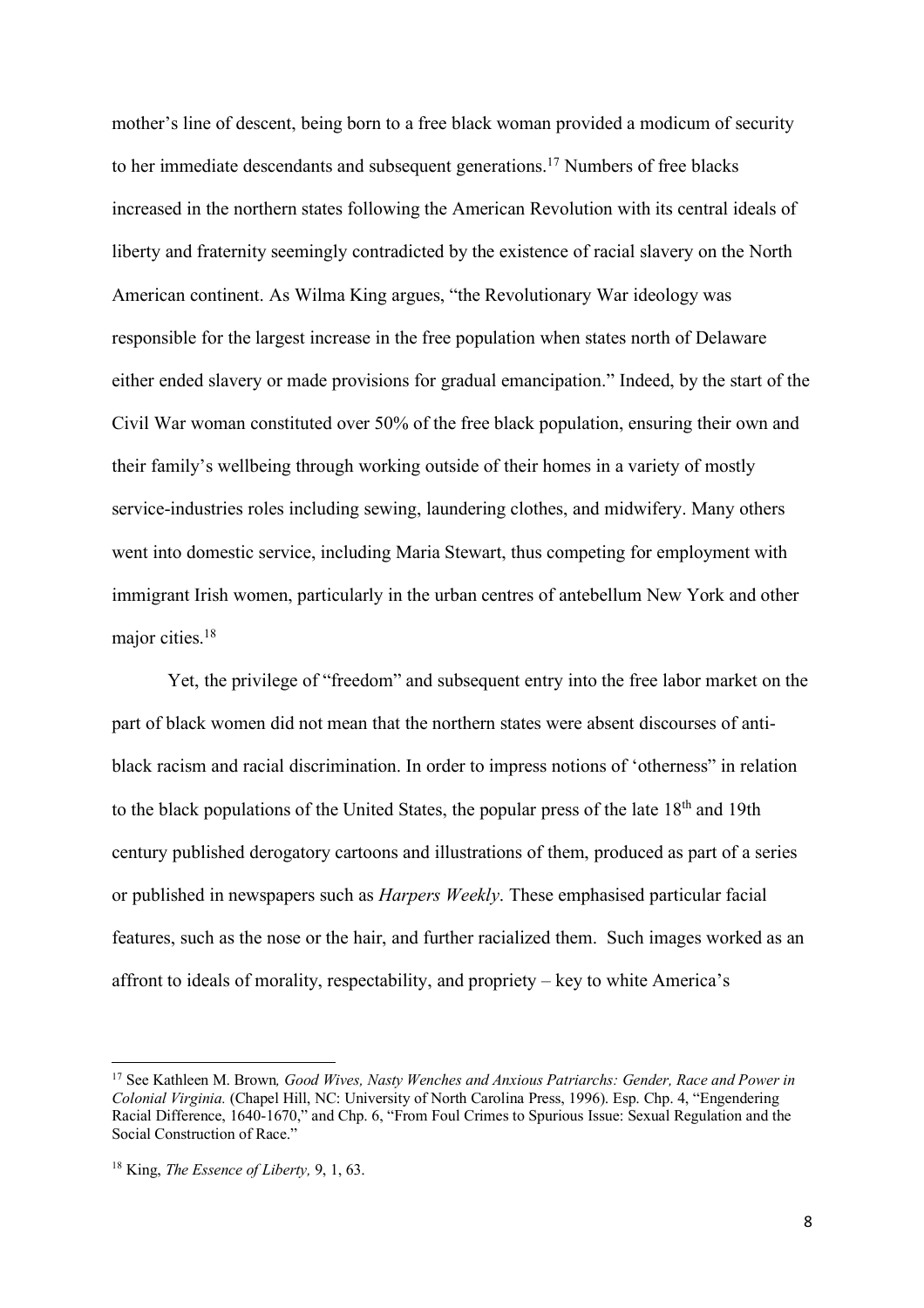aspirations of self, regardless of class. As Patricia Hill Collins has argued, these representations "shape[d] consciousness via the manipulation of ideas, images, symbols, and ideologies."19 Thus, when the Senate passed the second Fugitive Slave law as part of Henry Clay's compromise of 1850, making the north complicit in slavery despite its illegality in most of the northern states, such depictions played a part in maintaining support – albeit tentatively - for such an act. Similarly, when Chief Justice Taney delivered the majority opinion in the Supreme Court's decision in *Scott vs. Sandford* in 1857, declaring all those of African descent in the United States "non-citizens," notions of otherness were central to this legal ruling. <sup>20</sup> While increased sectionalism between the northern and southern states over the issue of state rights and the expansion of slavery was clearly visible by this point, it bears stating that one of the three branches of government in the United States (laying within the structural domain of power) had legally codified black people as non-citizens and without rights.

While hegemonic discourses of race and racial difference were central in shaping beliefs and attitudes regarding black people in the United States during this era, ideas around gender conventions and models of "appropriate behaviour" regulated by sex and class privileges were also central to shaping the hegemonic order of the day. The Revolutionary period's embodiment of "Republican womanhood," exemplifying white womanly civic virtue in their role as both wife and mother, shifted to an explicit focus on the domestic setting as the emerging industrial order of the early national period saw an increasingly separate function

 <sup>19</sup> Patricia Hill Collins, *Black Feminist Thought: Knowledge, Consciousness and the Politics of Empowerment.*  (New York and London: Routledge, 2000), 304.

 $20$  For a discussion of the Dredd Scott case and its implications for the American legal and political system see Don E. Fehrenbacher, *The Dredd Scott Case: Its Significance in American Law and Politics.* (New York and Oxford: Oxford University Press 1978). For a more recent analysis concerning the ways and means that black Americans sought to claim their legal rights of citizenship in the immediate decades before the Dredd Scott decision see Martha S. Jones, *Birthright Citizens: A History of Race and Rights in Antebellum America* (New York and Cambridge: Cambridge University Press, 2018) .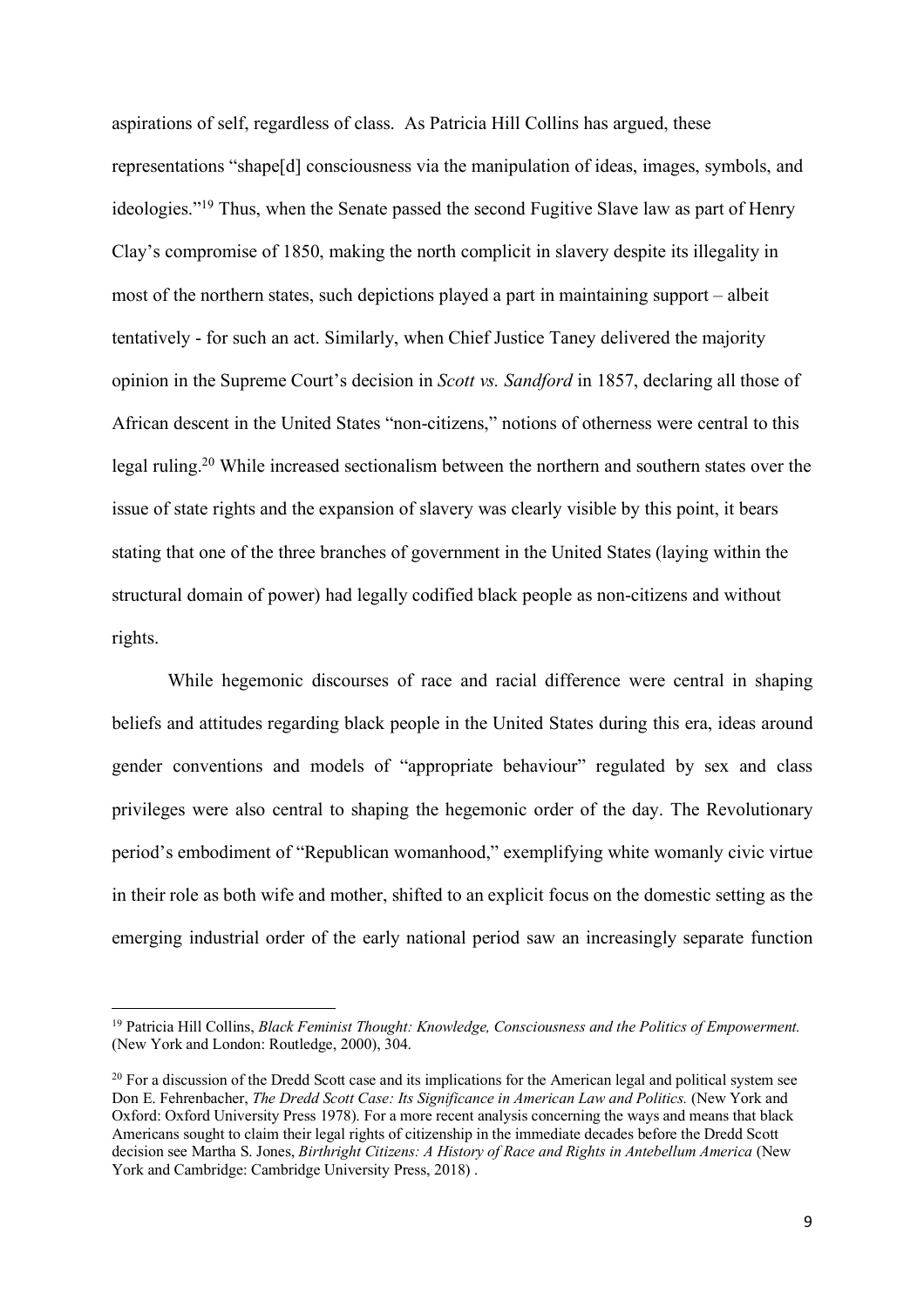between the workplace and home. Gender ideologies were used to demarcate the spheres of home and work life, with women alone acquiring, at least ideologically, the role of angel of the household. Ministering to the physical, moral, and spiritual needs of both husband and children in the carefully crafted spaces of the nineteenth century home, this was now understood as the civic and moral duty of the wife and mother. This was embodied in the ideal of the "true woman", who had matured from her republican sister in the Revolutionary era to become the moral guardian of the nation through her duties in the domestic spaces of the antebellum home. As Barbara Welter's ground-breaking essay of 1966 argued, the ideal of true womanhood was, "divided into four cardinal virtues – piety, purity, submissiveness and domesticity. Put them all together and they spelled mother, daughter, sister, wife – woman.<sup>"21</sup> This ideal of womanhood was held aloft as the epitome of what women should and could be, regardless of whether class or race or both excluded one from aspiring to this.

While this model of womanhood was raised above all others in the ideological apparatus of the new Republic, it also ensured that women had no formal political or legal power. As Linda Kerber points out:

Just as white planter's claim that democracy in the antebellum South necessarily rested on the economic base of black slavery, so male egalitarian society was said to rest on the moral base of deference among a class of people – women - who would devote their efforts to service by raising sons and disciplining husbands to be virtuous citizens of the republic…Women were to contain their political

<sup>&</sup>lt;sup>21</sup> Barbara Welter, "The Cult of True Womanhood: 1820-1860," American Quarterly Volume 18, No. 2, (summer 1966), 151-174, 152.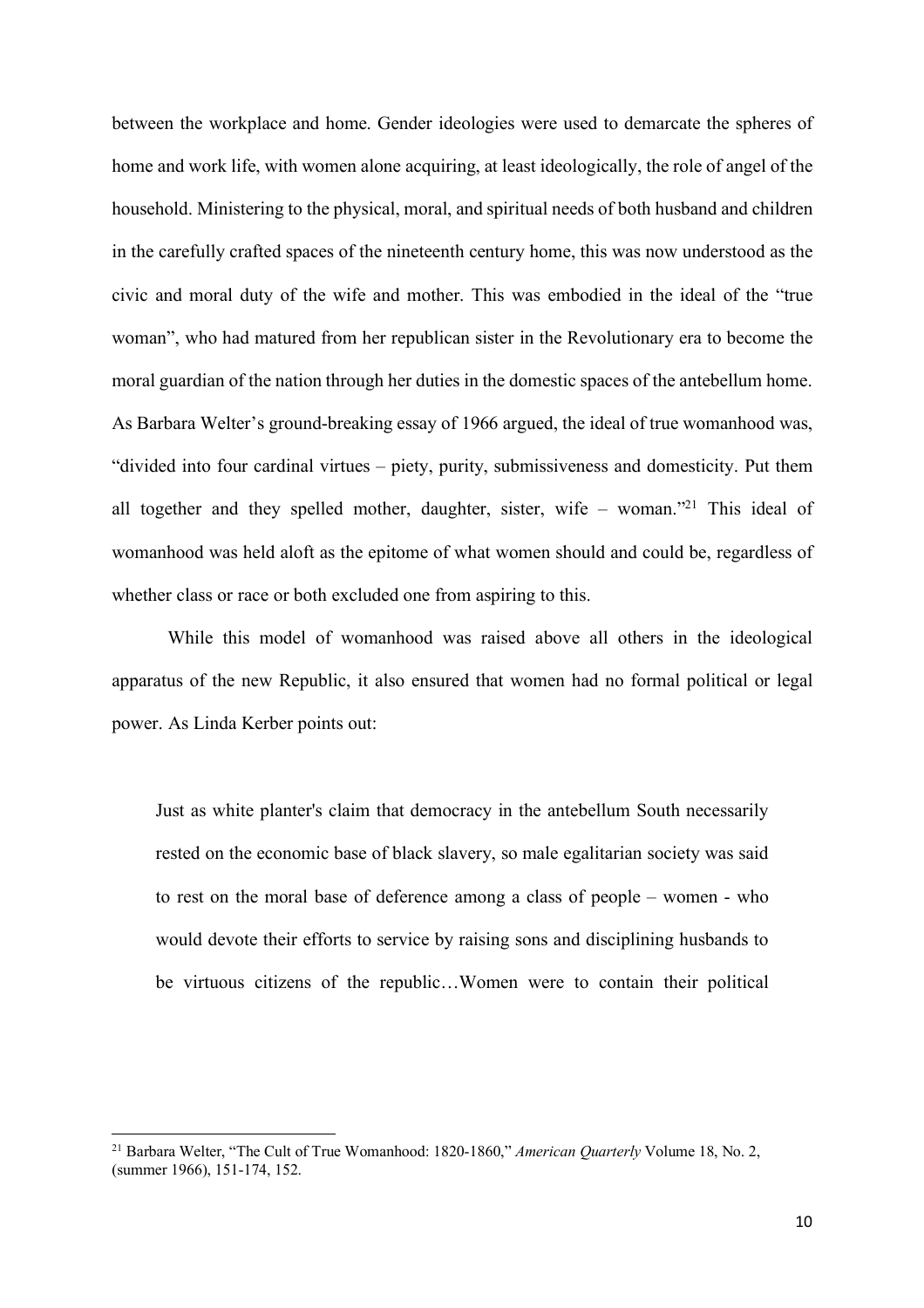judgments within their homes and families; they were not to bridge the world outside and the world within...She was a citizen but not really a constituent.<sup>22</sup>

Yet, when Kerber references "women" in the above quote, she is discussing white women of a certain class and race, which entitled them to the privileges of citizenship but not the rights of speaking publicly or privately, so it seemed at least, on political matters. Yet, white, educated women like Angelina Grimké, Lucy Stone, Lucretia Mott, and Elizabeth Cady Stanton did enter the political arena as much as their "rights" would allow. While unable to vote, they went one step beyond serving as the nation's moral conscience, speaking out on public platforms of temperance, anti-slavery, and women's rights. Joelle Million argues that because public speaking was 'a political tool reserved for public leaders,' the women who assumed the right to speak on a public platform to try and 'influence public thought through public address…challenge[d] a long tradition of masculine exclusivity."23 Often they were encouraged by others taking the first steps towards a more vocal opposition against the perceived ills of antebellum America. For example, Lucy Stone's decision to take a more activist role on the question of women's rights developed in the mid-1830s following the furore caused by Sarah and Angelina Grimké's antislavery speeches in the early 1830s delivered to audiences of both women and men on the public platform of antislavery activism. While female reformers might talk in private spaces to other women about the big political issues of the day, Congregational ministers condemned the actions of the Grimke sisters speaking out on a public platform to audiences of mixed race and gender given the

 $22$  Linda K. Kerber, "The Republican Mother and the Woman Citizen: Contradictions and Choices in Revolutionary America," in Linda K. Kerber and Sherron De Hart, *Women's America: Refocusing the Past.*  (New York, Oxford: Oxford University Press, 2004), 119-128, 126.

<sup>23</sup> Joelle Million, *Women's Voices, Women's Place: Lucy Stone and the Birth of the Women's Right's Movement.* (California: Praeger, 2003), 29.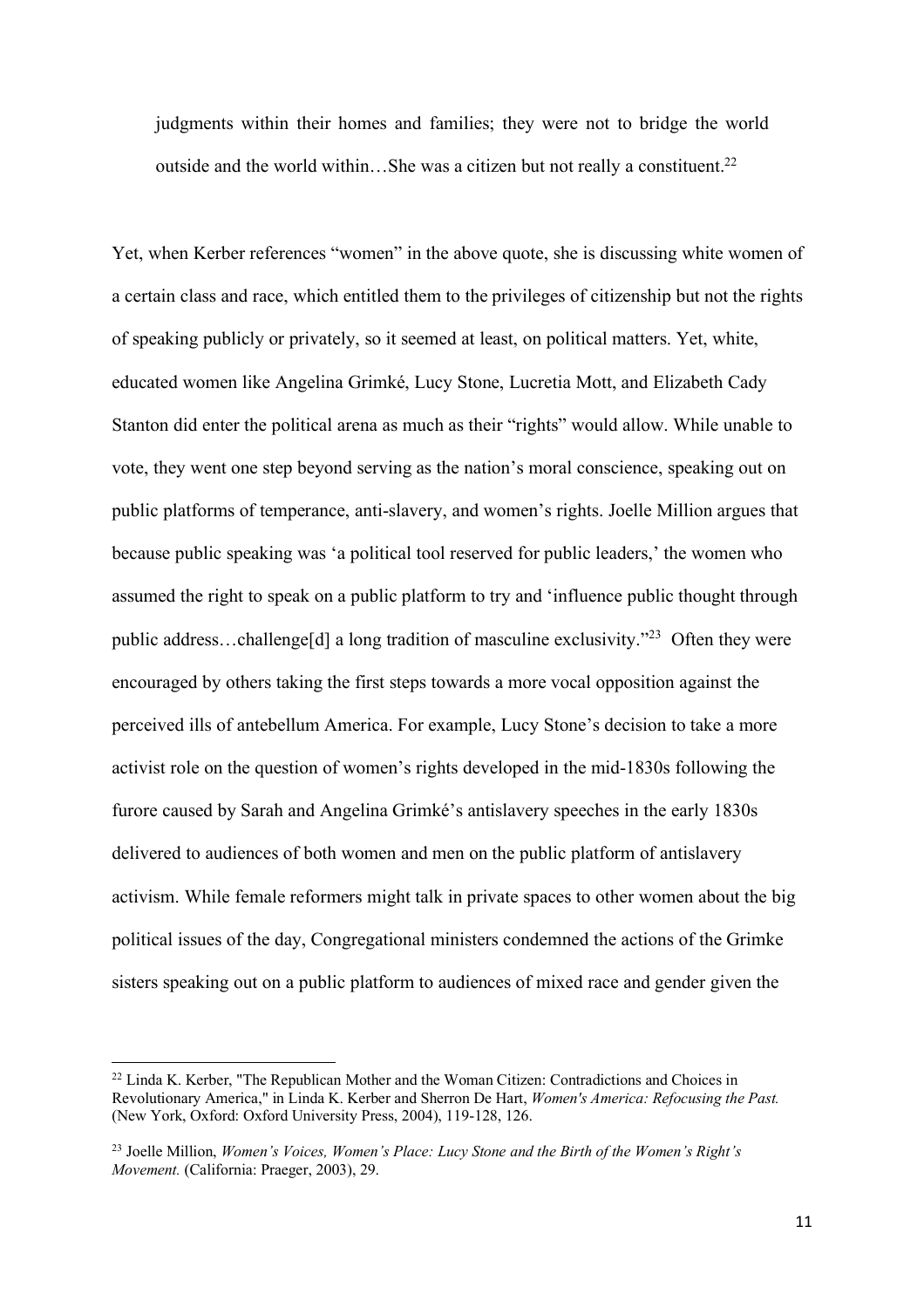God-given order of society, whereby they "assumed the place of man as public reformer," and supposedly violated her feminine nature.24

Rebecca Traister has applauded the work of women like the Grimké sisters and Maria Stewart who "provided a radical new model of women's participation in civic and political life."25 Yet, when Stewart stepped into the public arena in the early 1830s to assume the "male role of public reformer," she was doubly discredited as both a woman and a black person. As a twenty-six year old black woman, widowed in 1829 after just three years of marriage to James W. Stewart, a shipping agent, Maria lived and worked in Boston during the 1830s as part of the city's small free black community of 1,875 out of total population of over 60,000. <sup>26</sup> The challenges of maintaining her participation in the reform movements of the period were therefore different to those of her white reforming sisters such as the Grimké sisters and Lucy Stone. Stewart experienced a racially hostile environment not just in the lecture halls of the City where she spoke to multiracial audiences of both men and women, but also on the streets of Boston and in her life experiences more widely. As Marilyn Richardson points out, as a resident of 1830s Boston, Stewart lived and worked in a city where "Blacks lived in segregated housing in a few crowded areas of the city. They were restricted to special sections on public transportation, in lecture halls, and in places of entertainment."27 Employment opportunities were limited, if not legally then through racial discourses that cast black people as intellectually inferior and prone to idleness. Consequently, black women were relegated to the lowest sector of the labor market in the

 <sup>24</sup> Ibid., 30.

<sup>25</sup> Rebecca Traister, *Good and Mad: The Revolutionary Power of Women's Anger* (New York and London: Simon and Schuster, 2018), 210.

<sup>26</sup> Marilyn Richardson, ed., *Maria W. Stewart: America's First Black Women Political Writer: Essays and Speeches* (Bloomington and Indianapolis: Indiana University Press, 1987), 4.

<sup>27</sup> Ibid., 14.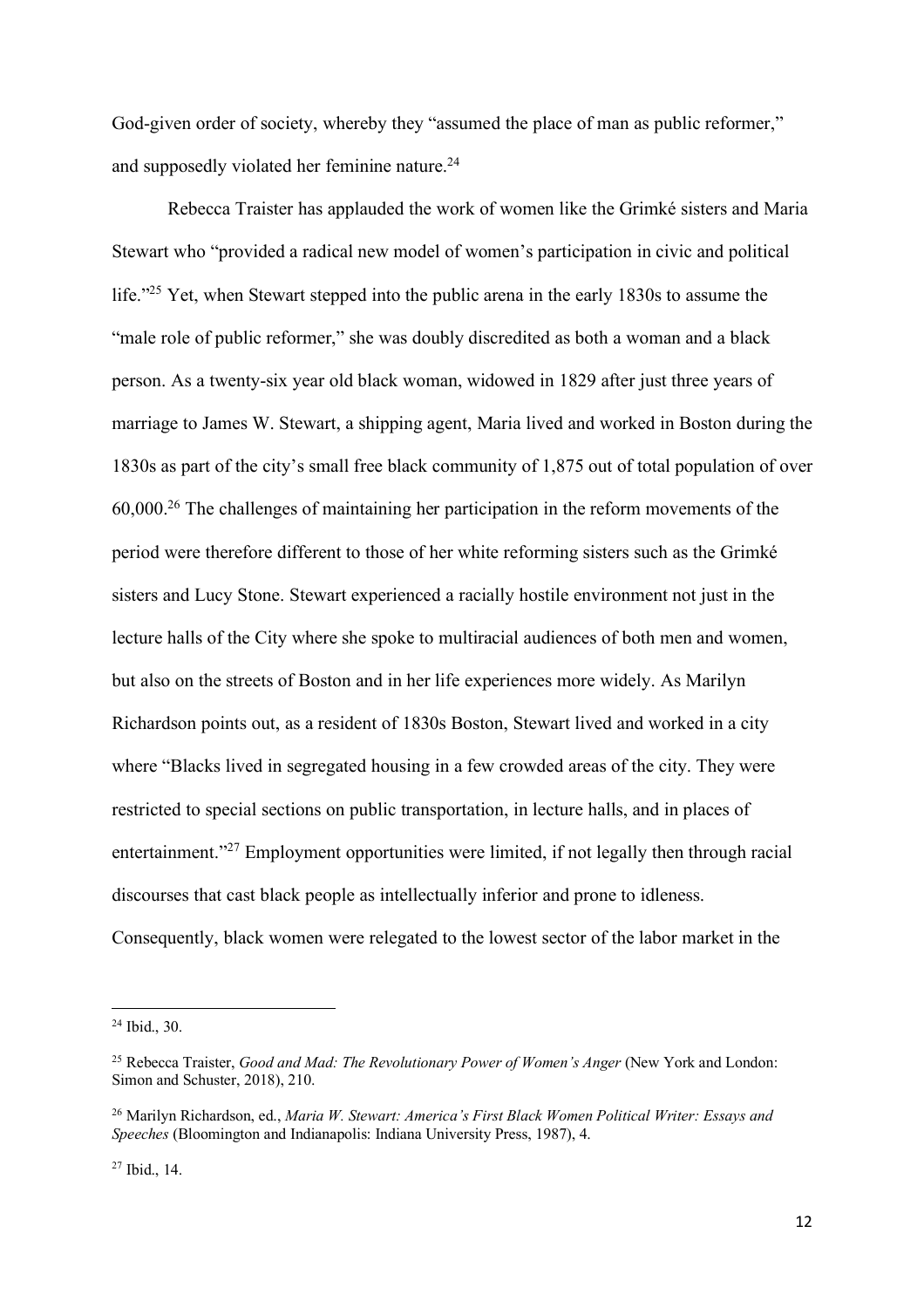northern free state, listed in Boston's 1826 "City Directory" as "cooks, laundresses and proprietors of boarding houses."28 Many, like Stewart had been, were domestic servants labouring in the homes of privileged white people belonging to the growing urban middle classes of lawyers, merchants, and mangers. Thus, when Stewart talked of anti-black discrimination in employment practices, resulting in black women living a life of "toil and drudgery," she was speaking from the realities of her own experiences.

Stewart's intellectual fires were sparked following the death of her husband James W. Stewart in December 1829. Aside from the deep grief Stewart must have experienced at her husband's sudden and untimely death, it also prompted her to consider the discriminatory legal practices that saw her bereft of her deceased husband's substantial property holdings and the income that would have accrued from this. Angry at this injustice and virtually penniless, Stewart must have recalled the words of fellow Black Bostonian's David Walker's incendiary *Appeal to the Colored Citizens of World* (1828) with no small degree of incredulity given her current predicament: "In this very city when a man of color dies, if he owned any real estate it most generally fell into the hands of some white person. The wife and children of the deceased may weep and lament if they please but will be kept smug enough by its white possessor.' <sup>29</sup> It is probable that Stewart and David Walker were acquainted with each other, living and working in Boston at the same time as each other, attending events at the African Meeting House, and frequenting the same social and intellectual circles. Yet despite this, it is Walker, as a black man, who is most renowned for his radical activities, lectures, and pamphlets excoriating anti-black racism, the system of slavery, and white racial supremacy. Although Stewart was undoubtedly influenced by

 $28$  Ibid., 4.

<sup>29</sup> David Walker (1829) *David Walker's Appeal to the Colored Citizens of the World,* (Pennsylvania: Pennsylvania State University Press, 2000), 12.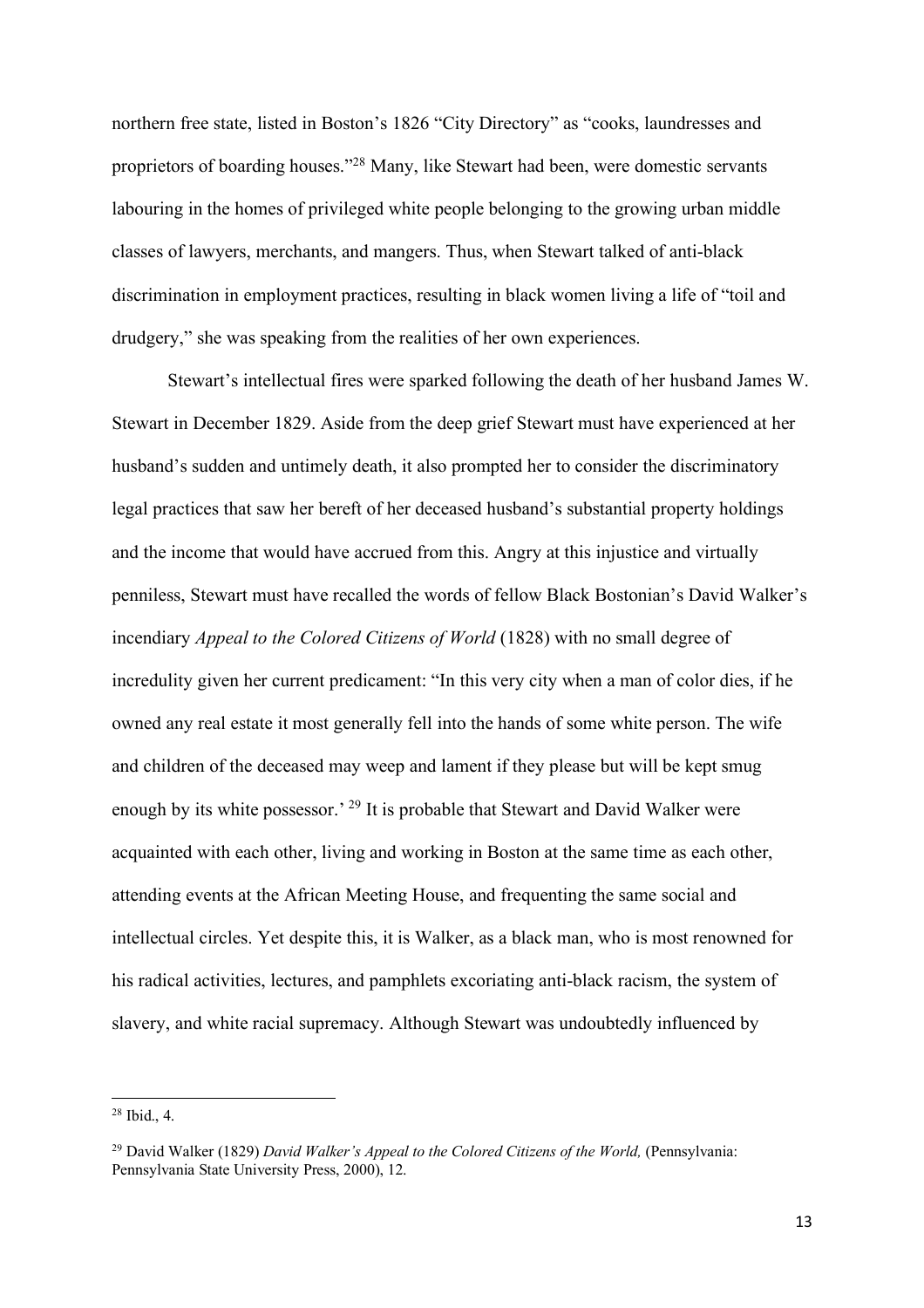Walker and his fiery rhetoric grounded in Biblical injunctions, her own intellectualism around racial rights and the equality of women within 1830s Boston and beyond is deserving of much more merit and significance. Michelle Wallace's argument that black feminist creativity is a problem in Anglo-American culture is particularly resonant here. Wallace explains that because black women lack power in scholarly disciplines of knowledge production they are subsequently "denied the most visible forms of discursive and intellectual subjectivity."30 While white women and black men already occupy a status of the 'Other' in relation to the white male, who, "approximating the Law of the Father, make statements of universality," Wallace contends that black women are therefore positioned relationally as "the Other of the Other in relation to the dominant discourse."<sup>31</sup> This is clearly evidenced in the public intellectual cultures of early nineteenth century America, where black women were defined as the most powerless (the other of the other) against the dominant hegemonic discourses of the white ruling patriarch.

#### **Theorizing the Creation of the Hegemony in post-Revolutionary America.**

Every social group, coming into existence on the original terrain of an essential function in the world of economic production, creates together with itself, organically, one or more strata of intellectuals which gives it homogeneity and an awareness of its own function, not only in the economic but also in the social and political fields.<sup>32</sup>

<sup>&</sup>lt;sup>30</sup> Michele Wallace, *Invisibility Blues: From Pop to Theory*. (London and New York: Verso, 1990), 215.

<sup>31</sup> Ibid., 227.

<sup>32</sup> Antonio Gramsci, *Selections from the Prison Notebooks*, Q., Hoare & G. N. Smith, eds. (London: Lawrence and Wishart, 1971), 5.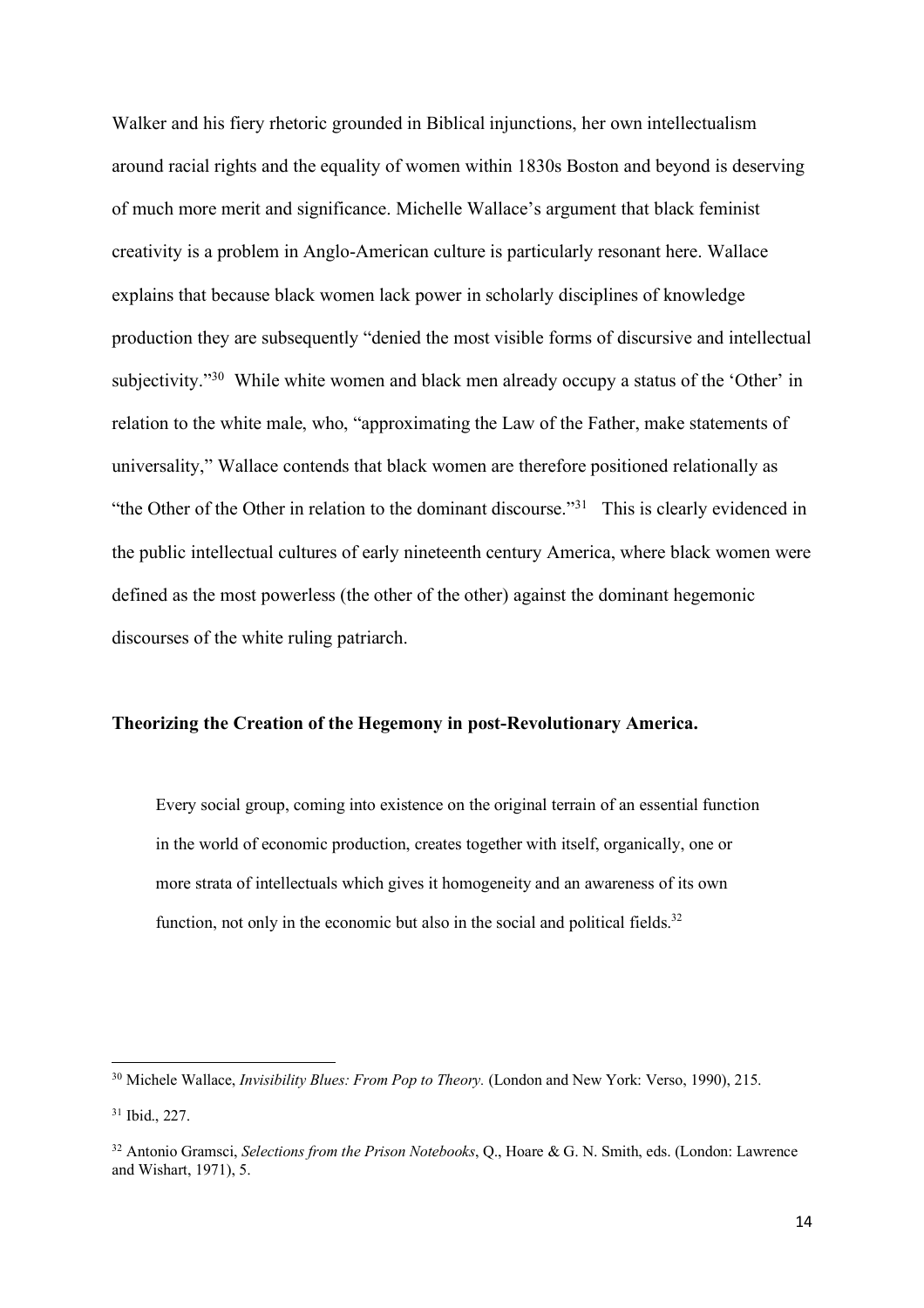Gramsci considered the intellectual as a particularly revealing category of work within a society, revealing how the current order or hegemony operates and sustains its power chiefly by manufacturing consent. A number of authors have applied his ideas to understand the continuing dominance of a ruling order in the context of slavery including Eugene Genovese and Frank Wilderson.<sup>33</sup> Gramsci suggested there were two main types of intellectuals in society who do such work. Firstly, traditional intellectuals, i.e. those who function as an intellectual for the dominant group but who put themselves forward as "autonomous and independent of the dominant social group."<sup>34</sup> They pre-date the current hegemony – so in the  $19<sup>th</sup>$  Century United States this could be the leaders within church movements – and help to secure hegemony (and consent to that hegemony) by acting "as if they present an objective world view that is not connected to the dominant class or most powerful social groups of the time."35 Conversely, Gramsci suggests 'organic' intellectuals are those which are formed as the dominant social group rises to power. These can be scientists or academics or lawyers or teachers who "all organize ideas and present ways of understanding the world that is adopted by others."36

The strongest example of organic intellectuals in 19<sup>th</sup> century North America were the founders themselves. As Paul Finkelman reminds us, the ruling elite in the immediate post-Revolutionary period and through the pre-Civil War years condoned racial slavery as an economic good. Indeed, at least twelve presidents were slaveholders during the pre-Civil War

 <sup>33</sup> Eugene Genovese, *From Rebellion to Revolution: Afro-Americans' Slave Revolts in the Making of the Modern World* (Baton Rouge: Louisiana State University Press, 1979); Frank Wilderson III, "Gramsci's Black Marx: Whither the Slave in Civil Society?" *Social Identities* Volume 9, No. 2 (2003), 225-240.

<sup>34</sup> Gramsci, *Prison Notebooks,* 7.

<sup>35</sup> Peter Ives, *Language and Hegemony in Gramsci* (London: Pluto Press, 2004), 77.

<sup>36</sup> Ibid., 76.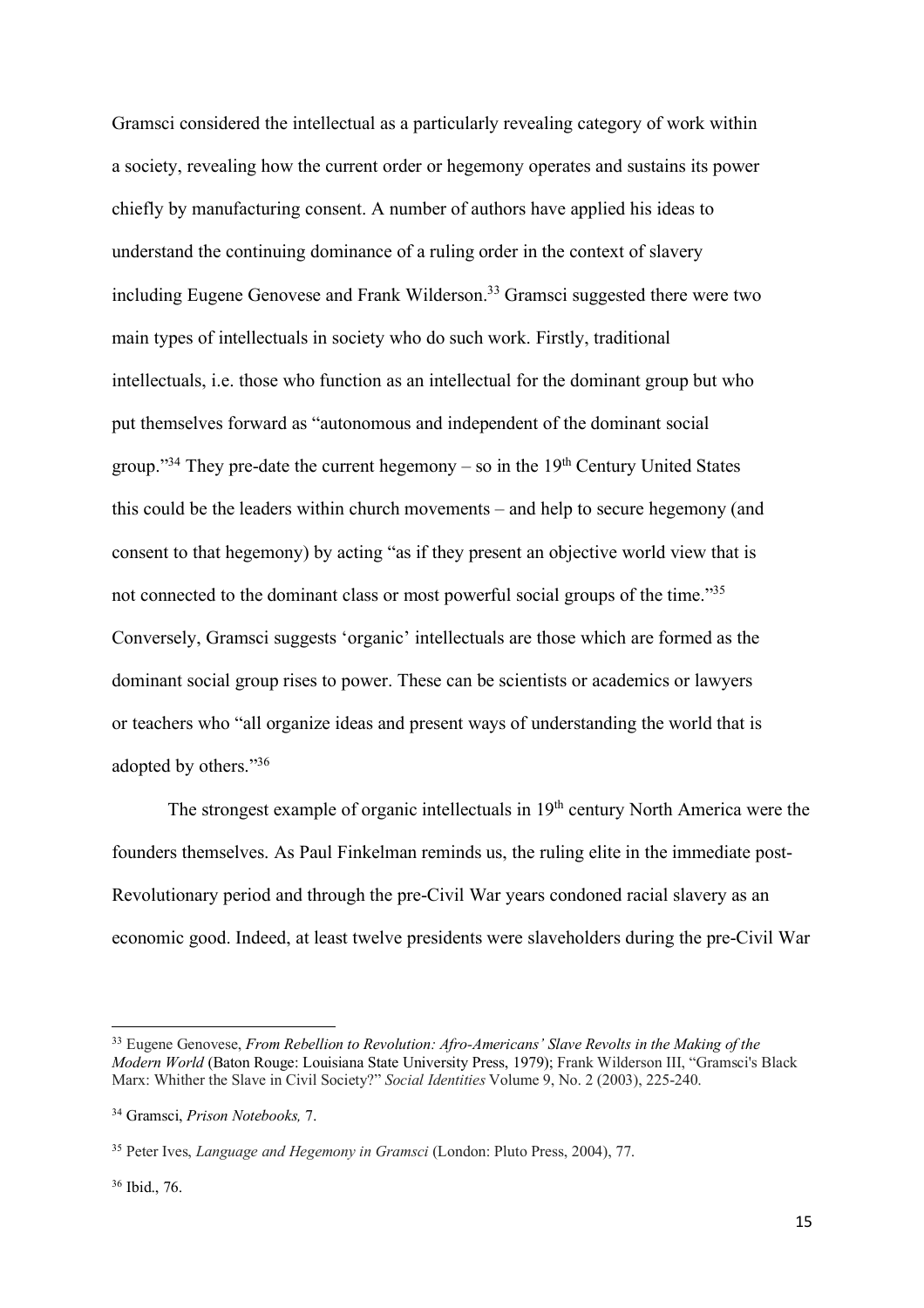era including George Washington, Thomas Jefferson, and Andrew Jackson. <sup>37</sup> Numerous public institutions in the United States, including universities, national monuments, and even the White House were built by enslaved people. Moreover, as market demand in the north for raw produce grown in the southern slave states increased, the system of racial slavery increasingly extended into the south-west and places like Mississippi and Louisiana became key to trading in both sugar and black bodies. Indeed, as Edward E. Baptist has argued in relation to the development of the capitalist systems of the market on the North American mainland "slavery's expansion shaped every crucial aspect of the economy and politics of the new nation."38

There are two further features of Gramsci's notion of the intellectual productive for this study. Firstly, while he tends to think about intellectuals in terms of social groups or classes of people we can, according to Gramsci, also apply it we can also apply it to other categories of identity, such as race, ethnicity, or sexuality. As Jones suggests, it was "integral to the development of a politicised black identity, above all in America, that this emergence was theorized and represented by black intellectuals."<sup>39</sup> It was through these intellectuals of colour that counter hegemonic movements began to formulate a sense of who they were and who they might want to be in the future to retain a sense of personhood that might otherwise been lost. Secondly, Gramsci's notion of the intellectual is anti-elitist at its core – he suggests that "all men [and presumably women are included in this notion of 'men'] are 'philosophers'."40 Indeed, he says that "all men [sic] are intellectuals…but not all men [sic]

 $\overline{a}$ 

<sup>37</sup> Paul Finkelman, *Slavery and the Founders: Race and Liberty in the Age of Jefferson* (London and New York: Routledge, 2014).

<sup>38</sup> Edward E, Baptist, *The Half Has Never Been Told: Slavery and the Making of American Capitalism* (New York: Basic Books, 2014), xxi.

**<sup>39</sup>** Steven Jones, *Antonio Gramsci* (London: Routledge, 2006), 84.

<sup>40</sup> Gramsci, *Prison Notebooks,* 323.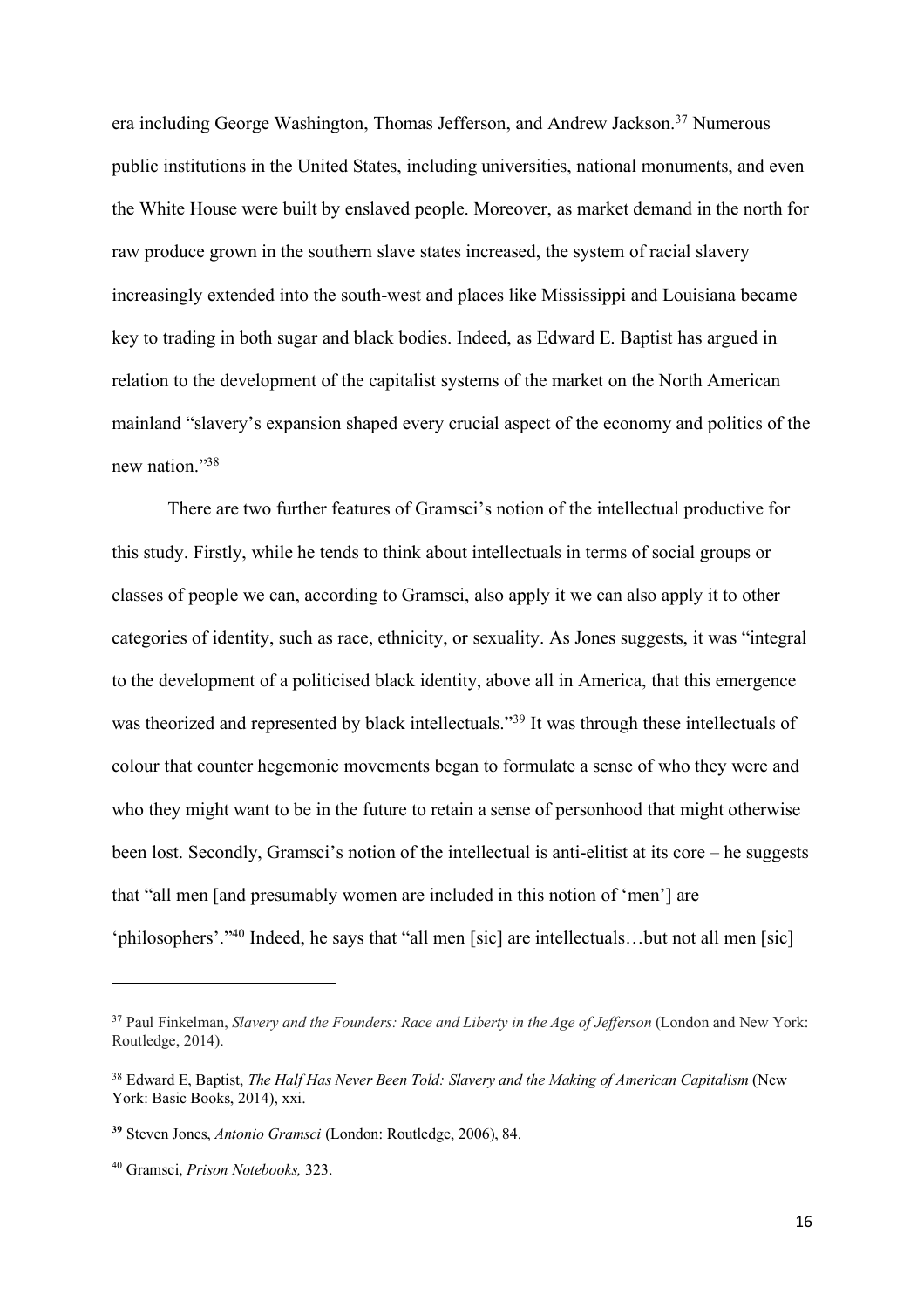have in society the function of intellectuals.<sup>141</sup> It is the activity therefore which denotes an intellectual rather than some kind of special status. As Peter Ives explains, "philosophers and intellectuals do not necessarily possess higher intelligence or profundity or even greater ability to reason per se." They simply have a different function in which they have a "position within society…[reflecting]…the way that you organize and disseminate ideas and the impact they have. One's ideas are never free floating and totally individual but rather they are rooted in one's position within society." <sup>42</sup>

In this sense, while intellectuals are used to support the hegemony of the current order – the founders producing texts that supported their worldview – Gramsci also helps us to understand how intellectuals from all sorts of backgrounds can potentially contribute to formulate counter-hegemonic movements that might challenge the current orthodoxy. As Marcia Landy notes, intellectuals might contribute towards the reinforcement of the current hegemony or, most importantly - for our concerns – they might utilise them as sites of resistance.<sup>43</sup> That is, individuals might utilise sites or spaces of resistance to encourage different expressions of resistance including writing, dance, song or perhaps even music. Indeed, Cornel West traces what we might call African American counter hegemonic intellectuals to the Christian tradition of preaching and the black musical tradition of performance.44 Anthony Bogues however, critiques West for focussing on "various applications of western categories to black intellectual production rather than excavating the

 $41$ Ibid, 9.

<sup>42</sup> Ives, *Language and Hegemony*, 75.

<sup>43</sup> Marcia Landy, "Gramsci, In and On Media," in Joseph Francese. ed., *Perspectives on Gramsci*. (London: Routledge, 2009), 124-135, 116.

<sup>44</sup> Cornel West, *Keeping Faith: Philosophy and Race in America* (London and New York: Routledge, 1993), 72- 3.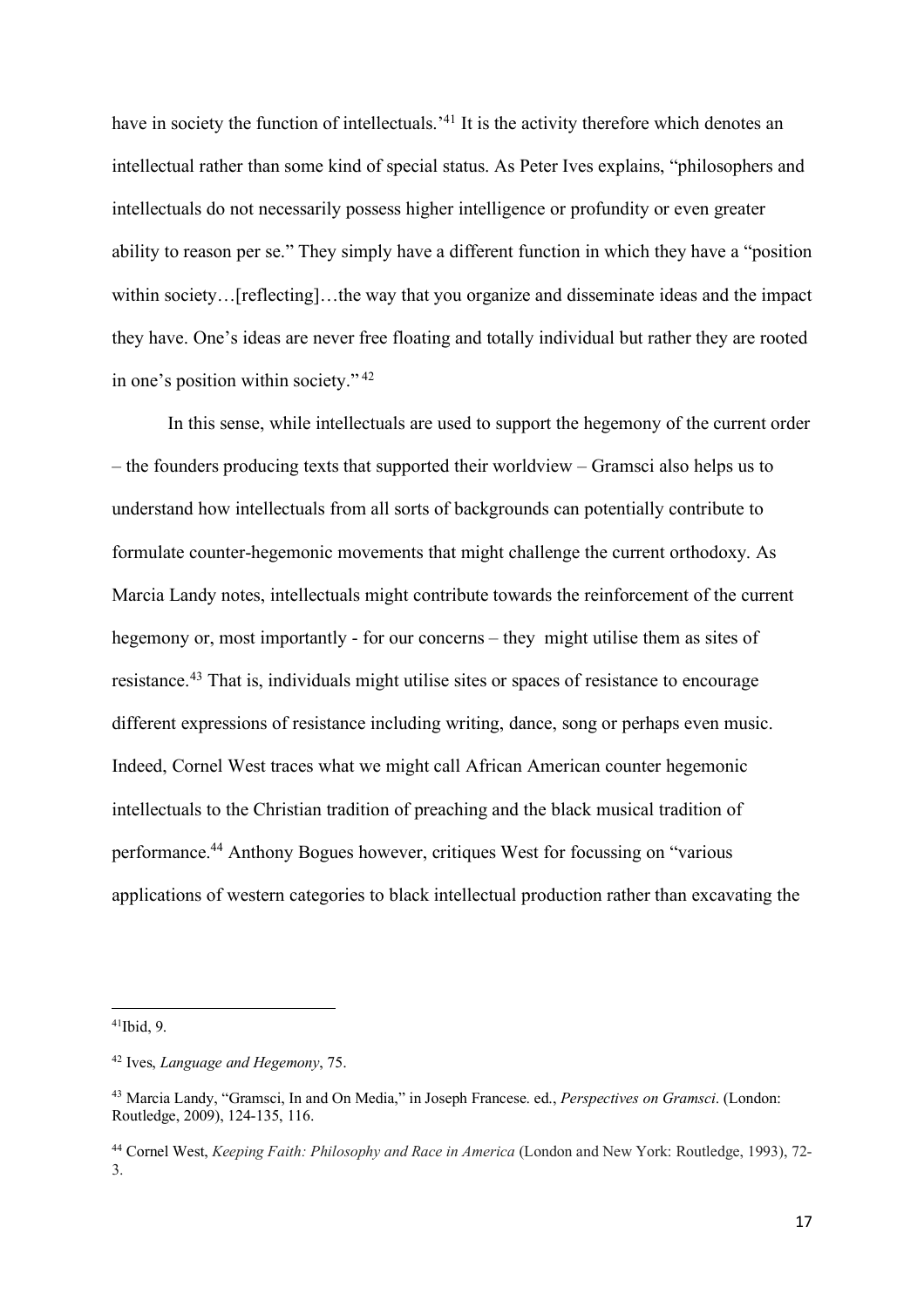tradition itself."45 He criticises West for ignoring the contribution of black intellectuals and calls for a more historical approach which uncovers the true contribution of black literary intellectuals.

The black female intellectual of nineteenth century America we identify here is clearly an example of this kind of resistance, alluded to by Bogues and overlooked by West. The women can be positioned as organic intellectuals emerging as part of a counter hegemonic movement that laid the foundations for 200 years of resistance that continues today. As Stuart Hall suggests "it is the job of the organic intellectual to know more than the traditional intellectuals do: really know, not just pretend to know…to know deeply and profoundly."46 It is in the following sections that we show how these women did 'know, deeply and profoundly' because they were living and experiencing a struggle within their own working lives every day. We argue that they are elucidating a vision of what Gramsci called a "shared life", inspiring a possibility that most black women (and most women indeed) could only dream about: equality and dignity in their working and daily lives.<sup>47</sup>

Local and participatory activism in the antebellum and Civil War period then, due to overwhelming constraints, was predominantly an activity carried out by middle-class white women. It was, however, complemented by a handful of black women whose lives were more overtly shaped by a momentum of oppositional politics in the nineteenth century, striving to achieve dignity for black women (and all black people in the United States) in all aspects of their working lives. Acts such as public speaking, writing, performing and art could all be counted among the ways in which black women contributed to shaping the counter-

 <sup>45</sup>Anthony Bogues, *Black Heretics, Black Prophets: Radical Political Intellectuals* (London: Routledge, 2003), 6.

**<sup>46</sup>** Stuart Hall, 'Cultural studies and its theoretical legacies', in L.Grossberg, C. Nelson, & P. Triechler, eds., *Cultural Studies*. (New York: Routledge, 1992), 277–294, 268.

<sup>47</sup> Gramsci, *Prison Notebooks,* 418.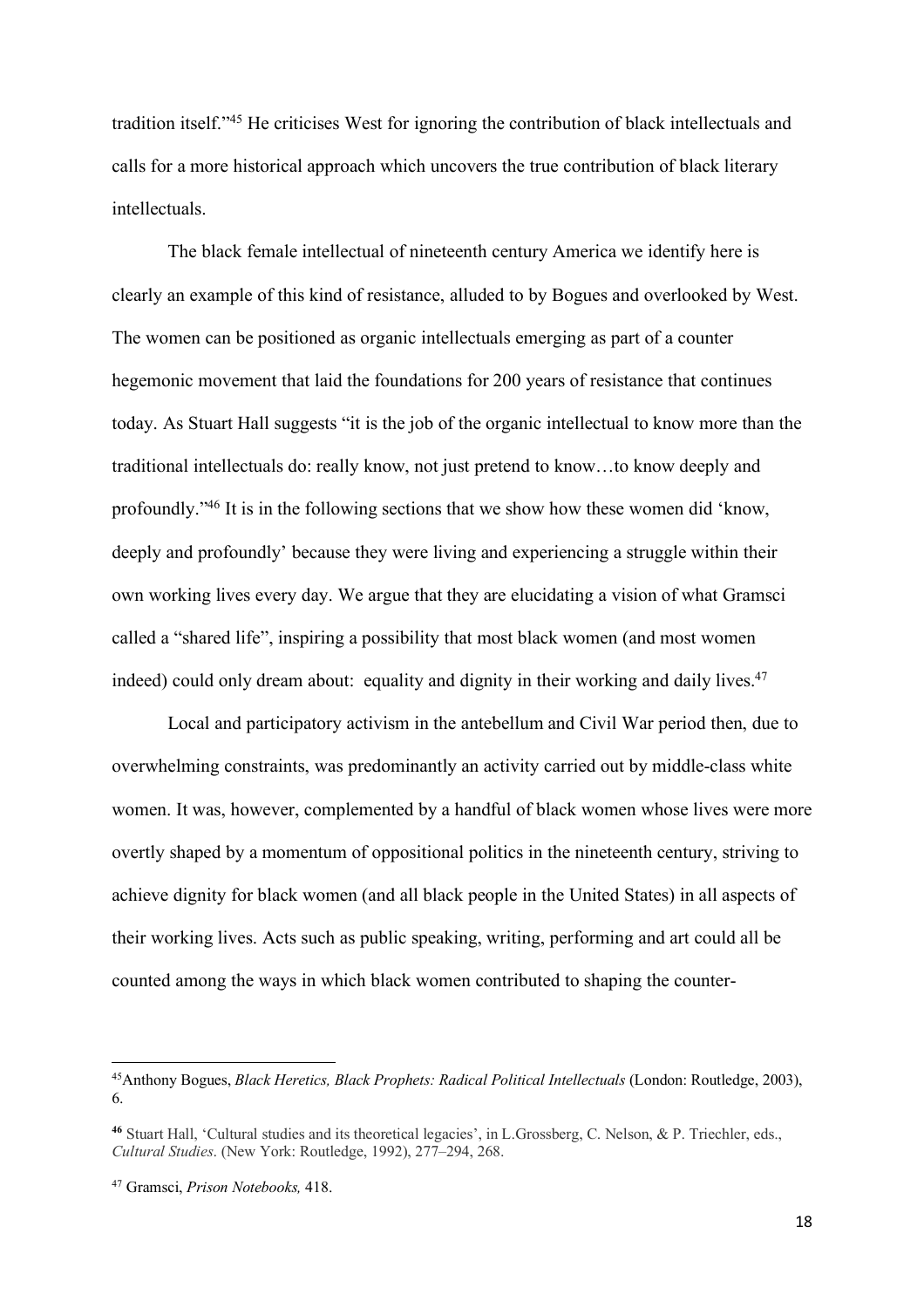hegemonic discourse that Maria Stewart had already begun in the 1830s through her highly politicized writings. What follows is a consideration of the ways in which some black female intellectuals of the pre-1870s presented a collective oppositional politics – or counterhegemonic thought - to contest ideologies of the political elite that represented the black race – especially black women - as morally, culturally and intellectually inferior. These women are positioned as early, foundational examples of resistance driven by black female intellectuals in 19th century North America that led to later widespread collective resistance and the fight for inclusive citizenship. Three major examples of resistance are employed including: regaining control of the black female body, reclaiming heritage and reconstructing citizenship, and education and role models for change. These tactics of resistance within the counter hegemonic struggle sought to wrestle back power and gain dignity and respect for black people, particularly black women, in their own working lives.

#### **"She is not Colored, She is Painted": Regaining Control of the Black Female Body**

As Janell Hobson has recently argued, "the visual representation of Black womanhood holds cultural power when rendered as a serious aesthetic subject for beauty, desirability, and bodily autonomy."<sup>48</sup> While Hobson talks of the literal representation of black female bodies in art, she also asks us to consider the histories of the ways in which black women have contested hegemonic representations of themselves as individuals and as a collective. Many of the women discussed in this paper presented a performance of black womanhood in 1850s and 1860s America that was either counter to that of the accepted stereotypes or else succeeded in subtly questioning racialized gendered representations of the era. Through the dissonant performances of the black female body, these women began to develop a collective

 <sup>48</sup> Janell Hobson, "Portraits of Black Womanhood," *Black Perspectives,* 14 Dec 2017, http://www.aaihs.org/portraits-of-black-womanhood/ (14 Dec 2017)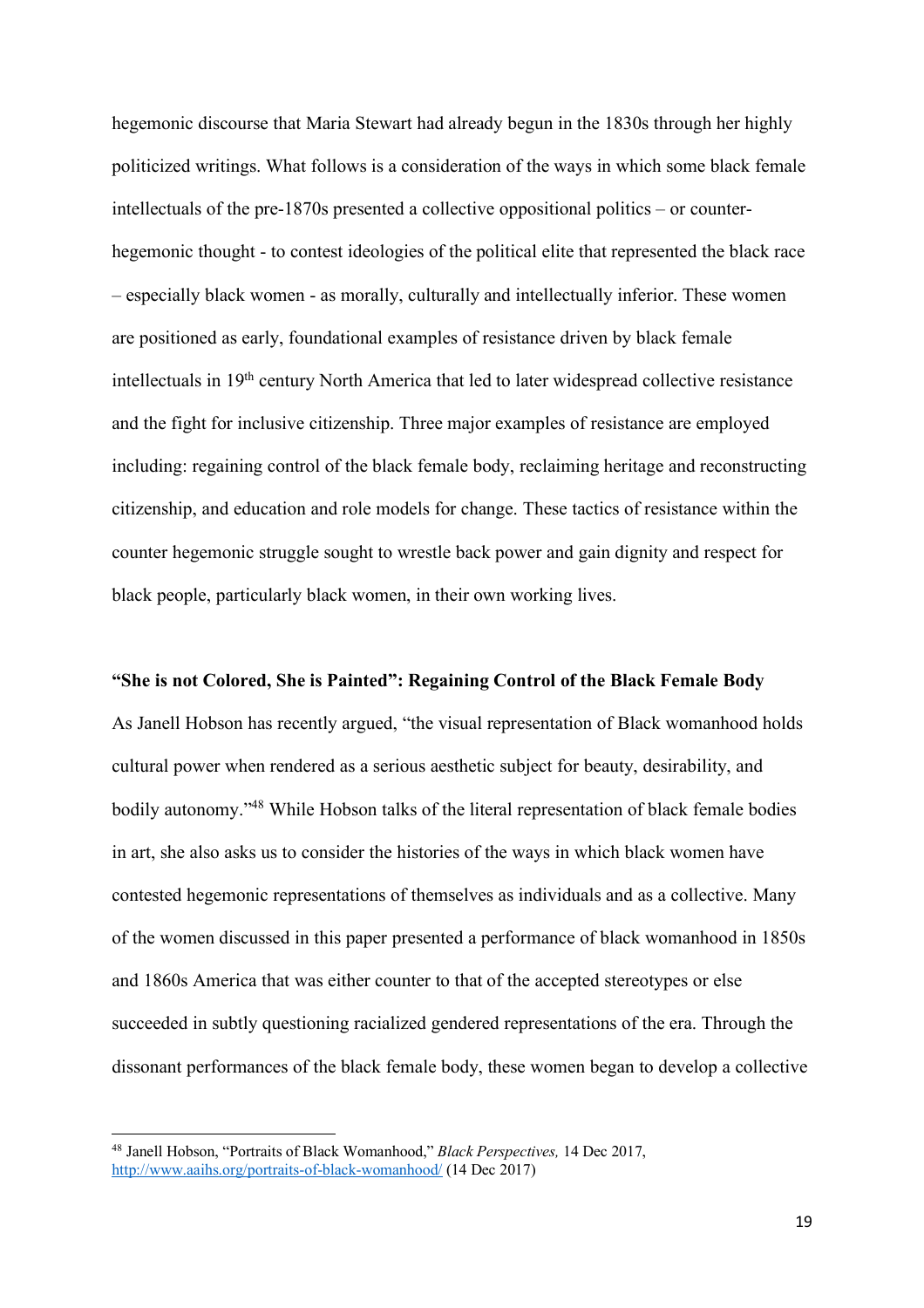oppositional argument to the dominance of elite white ruling men, aiming to challenge the ignominies of the ideologically shaped hegemonies of nineteenth century American culture. We might here consider Brittney C. Cooper's argument that black women intellectuals of the late nineteenth and through the twentieth century employed "embodied discourse…a form of Black female textual activism wherein race women assertively demand the inclusion of their bodies...by placing them in the texts they write and speak."<sup>49</sup> While Cooper focuses her argument on women post 1896, it is significant that black female intellectuals of the earlier period were employing such strategies much earlier than has hereto been recognised, "seeing the Black female body as a form of possibility."50 Thus we can see how such discourses took embryonic form across the United States among black female intellectuals as a means to champion the black woman's body and mind.

Frances E. W. Harper was an abolitionist, anti-black racism campaigner and women's right's activist from the early 1850s. Part of the black intellectual movement of the nineteenth century, Harper was perhaps the most prolific black female writer of the period. In addition to her pieces written for black newspapers, poems, short stories, and novels, including *Minnie's Sacrifice* (1869) and *Iola Leroy* (1892), Harper also entered the lecture circuit, touring the northern and western states of the U.S before the abolition of slavery in 1865, and then embarking on nationwide tours during Reconstruction and beyond. Speaking and writing on the platforms of abolition, women's rights, and black equality, Harper engaged in what Barbara Harlow defines as a "literature of resistance [which] sees itself…as immediately and directly involved in a struggle against ascendant or dominant forms of ideological and cultural production."51 In a Gramscian sense, Harper was struggling as part of a counter

 <sup>49</sup> Brittney C. Cooper, *Beyond Respectability: The Intellectual Thought of Race Women.* (Urbana, Chicago, and Springfield: University of Illinois Press, 2017), 3.

 $50$  Ibid.

<sup>51</sup> Barbara Harlow, "Narratives of Resistance," *New Formations* Volume 1, (spring 1987), 131-35, 134.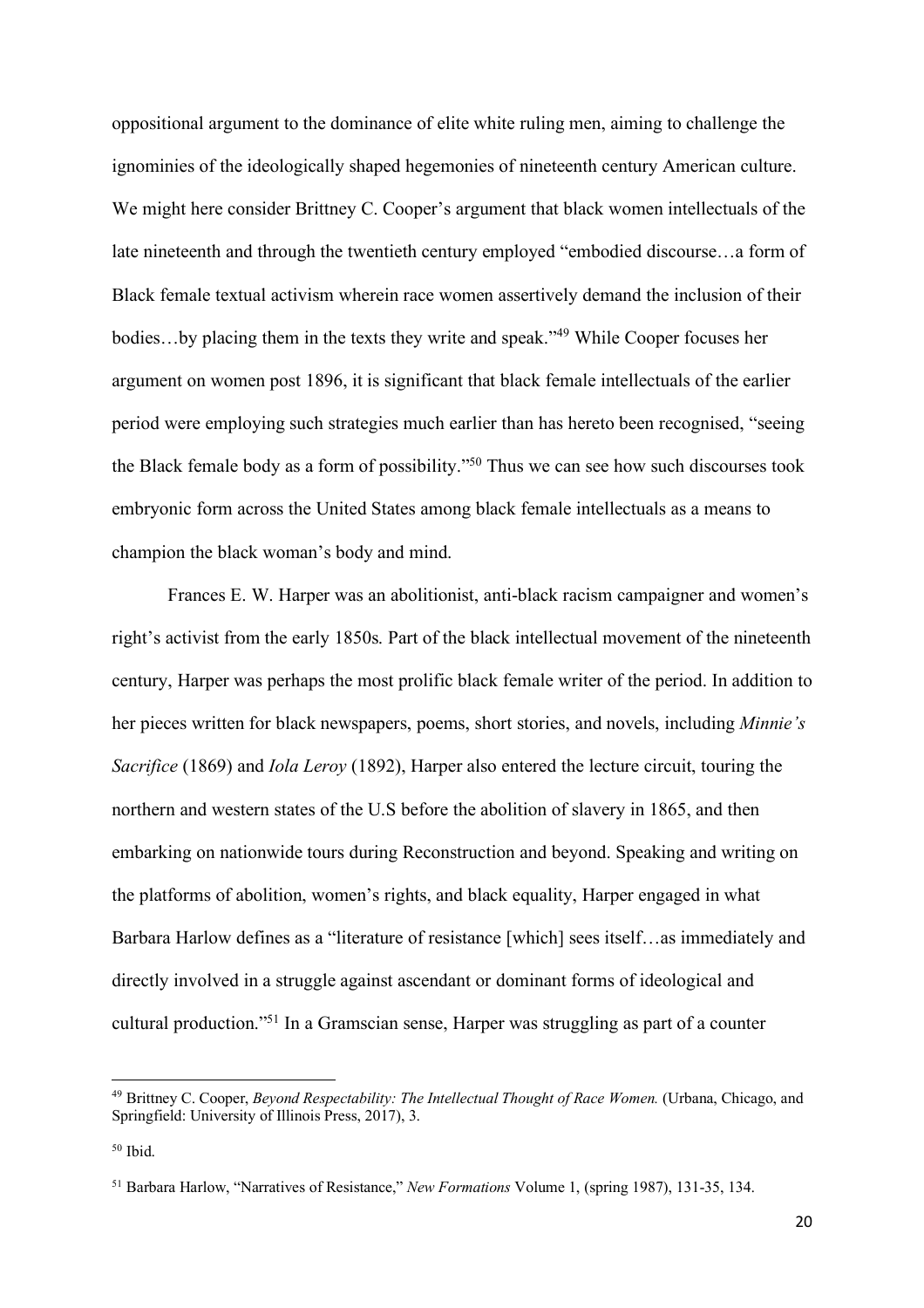hegemony to challenge and redefine what had become a 'common sense' understanding of how African American women were expected to live their lives during this period. Whilst subjugation and resignation had become naturalised and accepted by many, 'common sense is not something rigid and immobile, but is continually transforming itself<sup>52</sup> Intellectuals such as Francis Harper were therefore central to challenging the dominant hegemony of the period and creating new opportunities for resistance against what was expected of black women of the time.

Harper's lectures during the 1850s and 1860s, performed in front of interracial audiences, were received with a mixed response. Several among her white audiences demonstrated a tone of incredulity that the woman on the platform was black ('she must be painted'); similarly, they could not quite believe such intelligence and articulacy could be possessed by a woman. Indeed, she wrote to a friend during her lecture tour in the midantebellum era with a hint of amusement at the audiences reactions to her regarding her sex: "you would laugh if you were to hear some of the remarks which my lectures call forth: 'She is a man,' again."53 Yet, other aspects of her lectures received high praise, especially for their articulacy and eloquence. Speaking before an audience in Randolph County, Indiana, in June 1859 for example, news of Harper's impending talk had prompted much interest: "The courthouse was filled to overflowing, and the largest house that could be obtained in Farmland was too small to hold the large number that flocked to hear her." For, as the correspondent for the *Randolph County Journal* continued, "She is one of the best female speakers we ever listened to and her lectures are well received."<sup>54</sup> A newspaper report drawn

 $\overline{a}$ 

<sup>52</sup> Stuart Hall and Alan O'Shea, "Common Sense Neoliberalism," *Soundings* Volume 55, (2013), 9-25, 20.

<sup>53</sup> Letter from Frances E. W. Harper, Undated, William Still (1872) *The Underground* Railroad, sourced at *Project Gutenberg*, http://www.gutenberg.org/files/15263/15263-h/15263-h.htm (18 Dec 2017).

<sup>54</sup> *Anti-Slavery Bugle*, 9 July 1859, *Chronicling America: Historic American Newspapers*. Lib. of Congress. http://chroniclingamerica.loc.gov/lccn/sn83035487/1859-07-09/ed-1/seq-1/ (25 Sept 2017).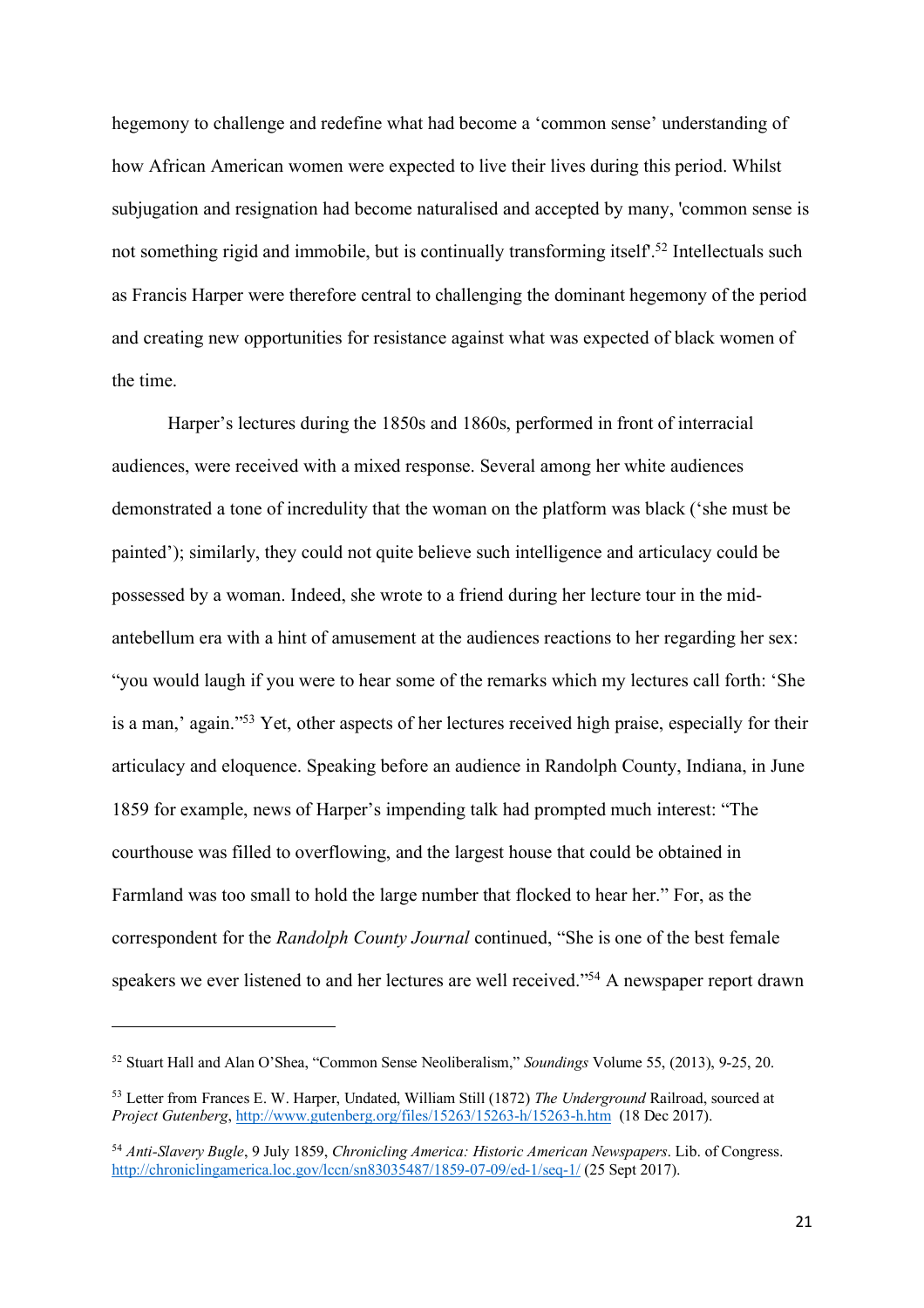from the war years in mid-1864, reiterated this praise for Harper, remarking that her 'Lecture on the Mission of the War,' "was so replete with logical reasoning and rhetorical diction, that those who heard her said it was the most masterly production they have ever listened to on the subject." Indeed, when she repeated the same lecture a few nights later, the local newspaper, remarked that "seldom have we heard a more cogent, forcible, and eloquent lecture, especially by a woman."<sup>55</sup>

Harper thus confounded expectations of black womanhood in the early nineteenth century by proving herself eloquent, articulate, and intelligent. Positioning herself as an exception to the model modesty and reservedness that the ruling hegemony had employed, Harper used this "exception" to demonstrate her "exceptional" capacity to have herself heard and listened to attentively and with noted praise by white audiences. White abolitionist and women's rights campaigner Grace Greenwood had attended a lecture that Harper gave in Philadelphia as part of a series, undoubtedly some time before the abolition of slavery. Greenwood's account is worth quoting at length given the apparent power, not only in Harper's words, but also her 'performance' on the podium:

She has a noble head, this bronze muse; a strong face, with a shadowed glow upon it, indicative of thoughtful fervor, and of a nature most femininely sensitive, but not in the least morbid. Her form is delicate, her hands daintily small. She stands quietly beside her desk, and speaks without notes, with gestures few and fitting. Her manner is marked by dignity and composure. She is never assuming, never theatrical. In the first part of her lecture she was most impressive in her pleading for the race with whom her lot is cast. There was something touching in her attitude as their representative. The woe of two

 <sup>55</sup> *Christian Recorder,* 21 May 1864, accessed via *Accessible Archives* https://www.accessible.com/ (18 Dec 2017).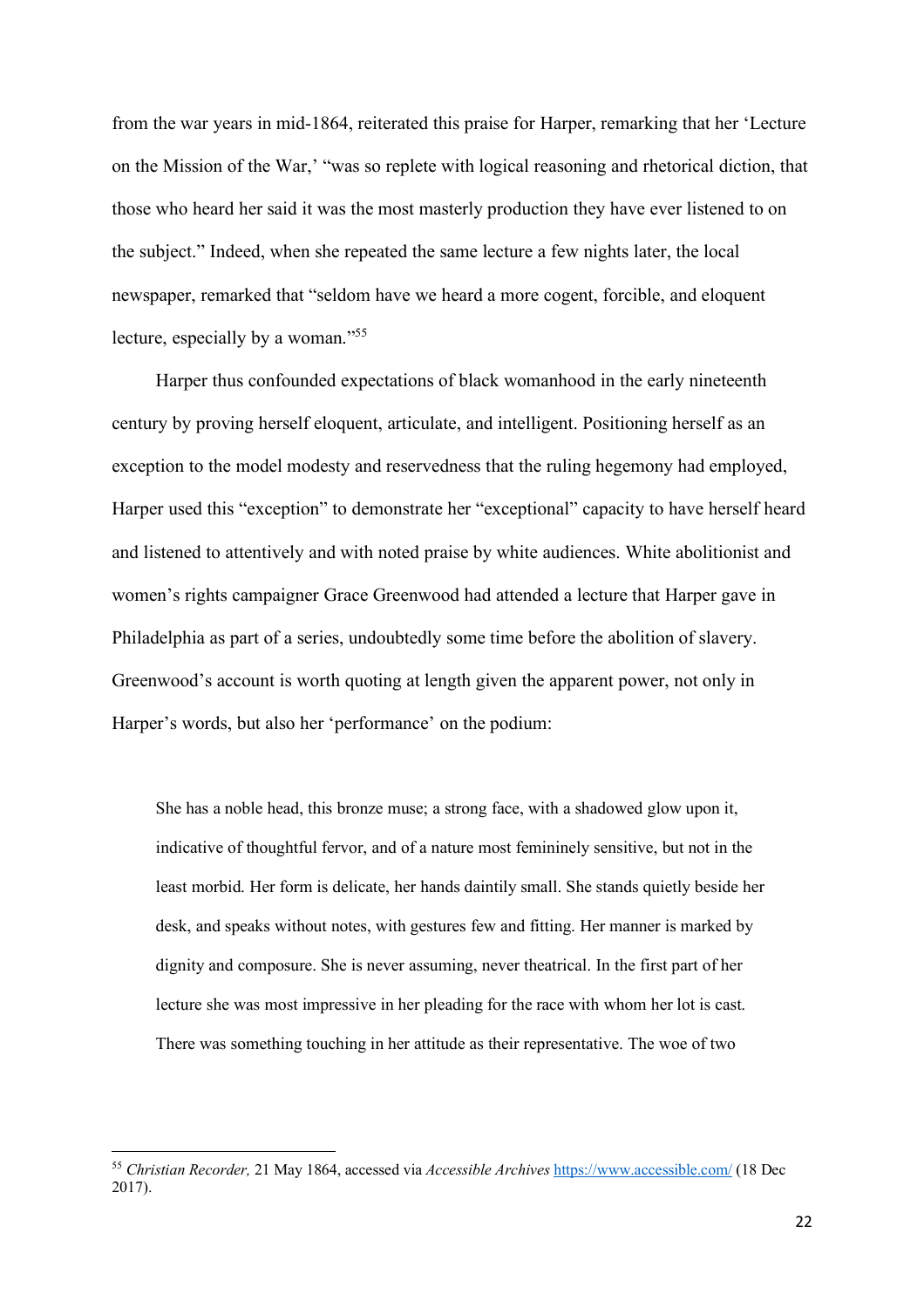hundred years sighed through her tones. Every glance of her sad eyes was a mournful remonstrance against injustice and wrong. 56

Greenwood's report of Harper's bodily performance conforms to ideals of nineteenth century feminine sentimentialisation, with her dignified 'pleading' and delicate frame and gait.<sup>57</sup> It is accounts such as Greenwood's that have led Carla Peterson to consider Harper as occupying a 'quiet' body in the white American imaginary in relation to the black woman in the nineteenth century.58

Her professed 'quiet-ness' in terms of bodily performance would have been read as non-threatening by white America and thus non-powerful and not capable of meaningful resistance. Yet the very composed and reserved 'quietness' of her composure contrasted with the powerful 'loudness' of her voice, proving herself able, as she was, to throw it out over a crowd of 600, despite a full lecture tour that saw Harper lecture nightly over the one-week course of her first lecture tour in 1854. As she noted, "Never, perhaps, was a speaker, old or young, favored with a more attentive audience.... My voice is not wanting in strength, as I am aware of, to reach pretty well over the house."59 From her lecturing debut to biracial audiences in New England, she went on to counter first impressions of her 'quiet body' through the Civil War and Reconstruction via her lectures and more private meetings with

 <sup>56</sup> Still, *Underground Railroad.*

<sup>57</sup> For further reading see Ann Douglas, *The Feminization of American Culture* (New York: Random House, 1979); Mary P. Ryan, *Cradle of the Middle Class: The Family in Oneida County, New York, 1790-1865* (New York and Cambridge: Cambridge University Press, 1981); Nora Doyle, *Maternal Bodies: Redefining Motherhood in Early America.*( Chapel Hill, NC., and London: University of North Carolina Press, 2018).

<sup>58</sup> Carla Peterson, " '*Doers of the Word': African American Women Speakers & Writers in the North (1830- 1880* (New Brunswick, NJ., and London: Rutgers University Press, 1998), 122.

<sup>59</sup> Still, *Underground Railroad.*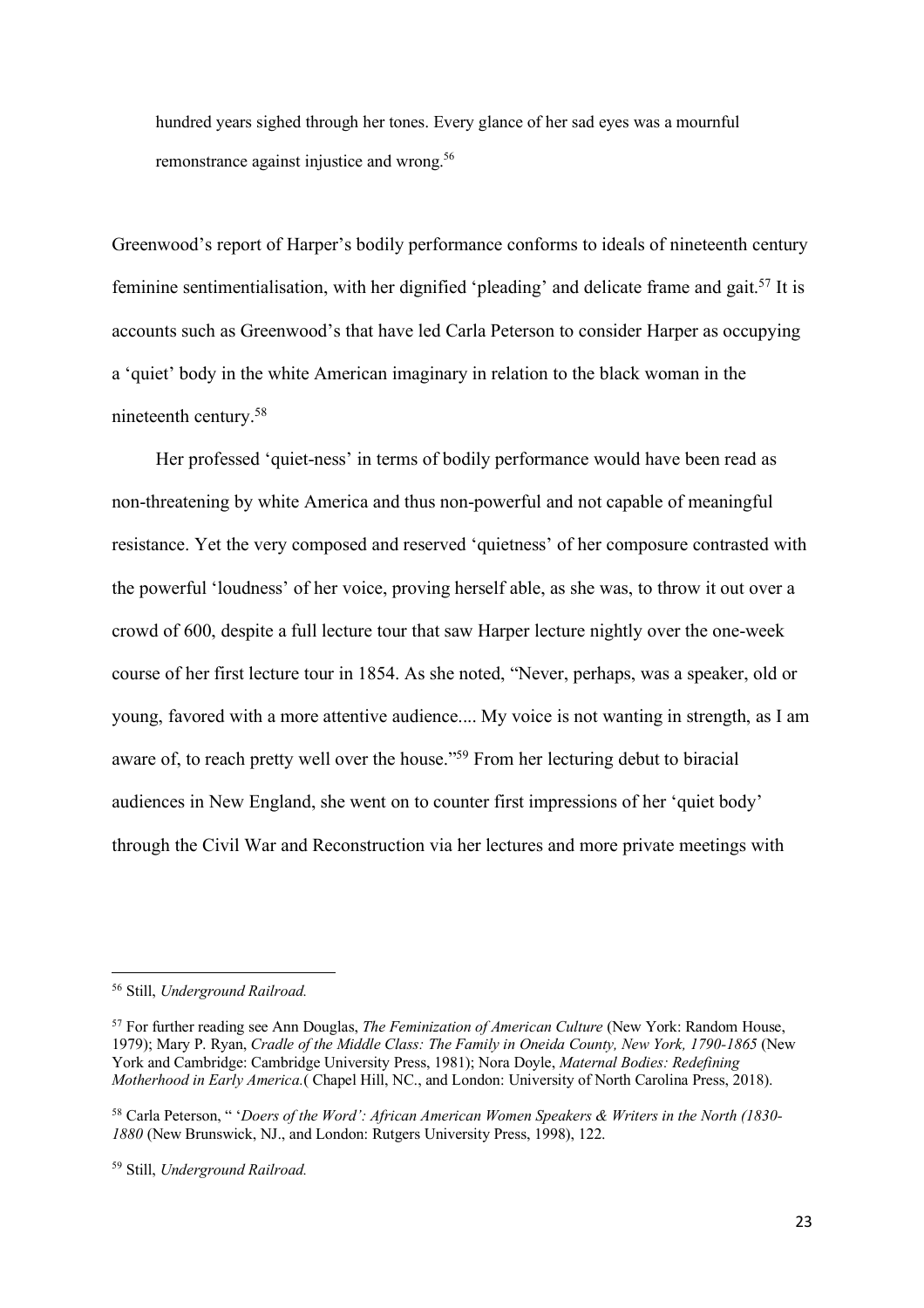formerly enslaved people throughout the south, especially freed women who she encouraged to have self-respect and dignity in their working lives in the post-emancipation age:

Part of my lectures are given privately to women…I am going to talk with them about their daughters, and about things connected with the welfare of the race. Now is the time for our women to begin to try to lift up their heads and plant the roots of progress under the hearthstone. 60

While compassionate towards others of her race, Harper was not averse to pointing out to white Americans their crimes against her people and a reminder of their common humanity. In her speech delivered at the Eleventh National Women's Rights Convention in New York in May 1866, "We are all Bound up Together", to an audience of mainly white women, Harper directly criticized the histories of brutality and pain the black race had suffered at the hands of white America and its impact on the white as well as black populations of the United States:

We are all bound up together in one great bundle of humanity, and society cannot trample on the weakest and feeblest of its members without receiving the curse in its own soul. You tried that in the case of the Negro. You pressed him [sic] down for two centuries; and in so doing you crippled the moral strength and paralyzed the spiritual energies of the white men [sic] of the country….Society cannot afford to neglect the enlightenment of any class of its members.<sup>61</sup>

 $60$  Extract from a letter dated "Greenville, Georgia, March  $29<sup>th</sup>$ " cited in Ibid.

<sup>&</sup>lt;sup>61</sup> Frances Ellen Watkins Harper, "We are all Bound up Together" (1866), sourced at Blackpast.Org http://www.blackpast.org/1866-frances-ellen-watkins-harper-we-are-all-bound-together-0 (19 Dec 2017).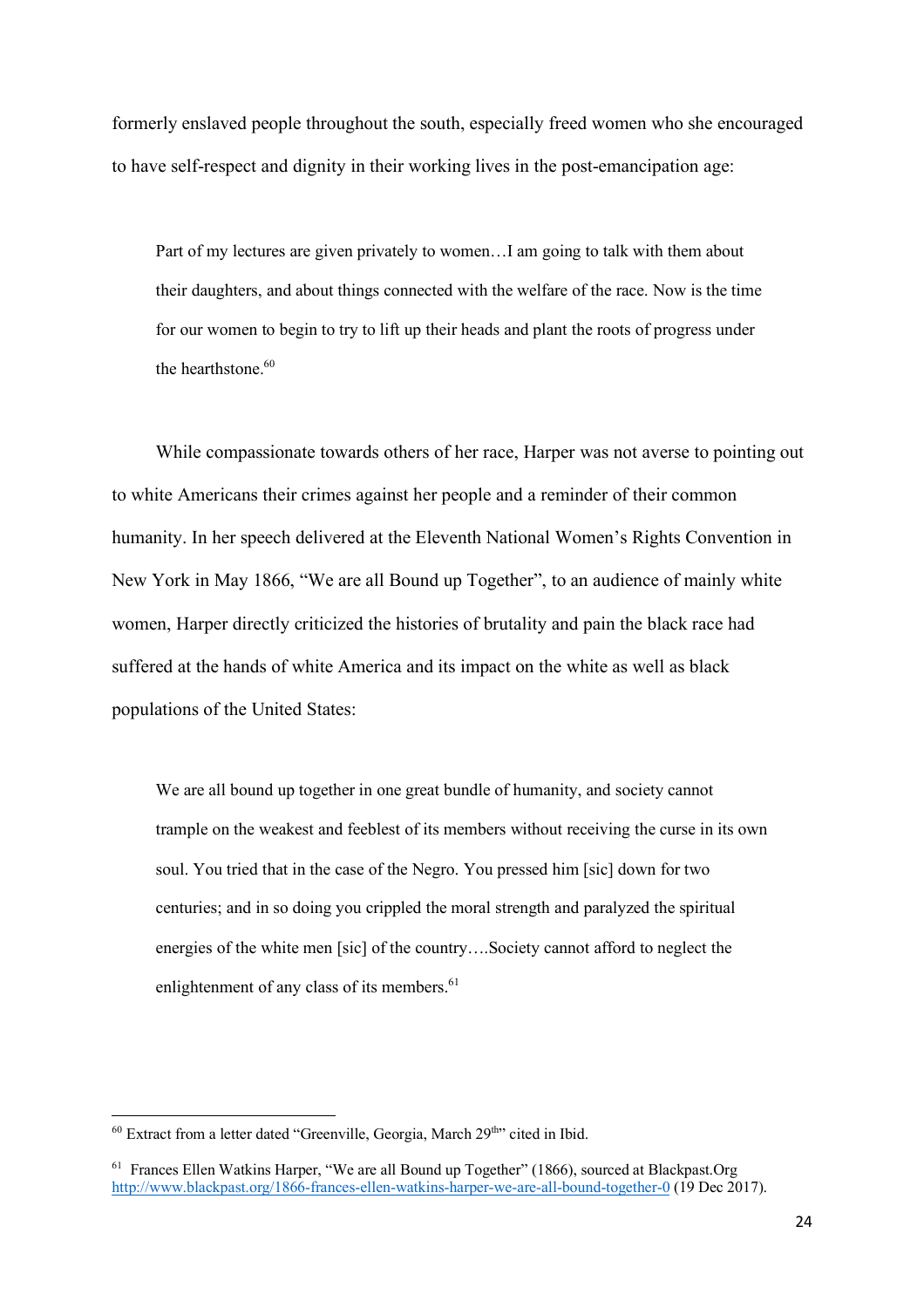The content and performance of Harper's speeches belied her "quiet" black body. Countering white male hegemonic arguments about black people, women in general, and black women in particular, Harper challenged models of feminine passivity and intellectual inferiority through her wonderfully direct and articulate addresses to biracial audiences across the nation.

## **'[F]lashing up and Startling the Public': The Black Female Body and Its Performative Potential.**

Another black female intellectual of the era, Sojourner Truth, was never cast in the 'quiet body' role as Harper was. Yet, Truth used her body in various ways and through various means, to represent images of black women as possessing their own representation of self, agency, and dignity in their working lives. Unlike Harper, who was born a free woman in Baltimore, Maryland, Truth was born into slavery in New York State in the early 1800s. Escaping from slavery in 1826 with her young daughter, Sophia, a year before the State had officially abolished the institution, Truth was a lifelong illiterate and used her remarkable abilities of extemporisation to address biracial conventions in the 1850s through the Civil War and Reconstruction.

Harriet Beecher Stowe, famed author of *Uncle Tom's Cabin* (1852) conducted an interview with Truth in an 1863 edition of the *Atlantic Monthly*. Stowe participated in racialized discourses of benevolent racism, much like Grace Greenwood's account of Harper although in very different ways. As Truth entered the room, Stowe recounted that "a tall, spare form arose to meet me. *She was evidently a full-blooded African*, and though now aged and worn with many hardships, *still gave the impression of a physical development which in early youth must have been as fine a specimen of the torrid zone*."62 Well-grounded in the

 <sup>62</sup> Harriet Beecher Stowe, "The Libyan Sybil" *Atlantic Monthly* 11 (April 1863), 473-481, sourced at *University of Virginia, Electronic Text Center,* http://web.archive.org/web/20110212025056/http://etext.lib.virginia.edu/etcbin/toccer-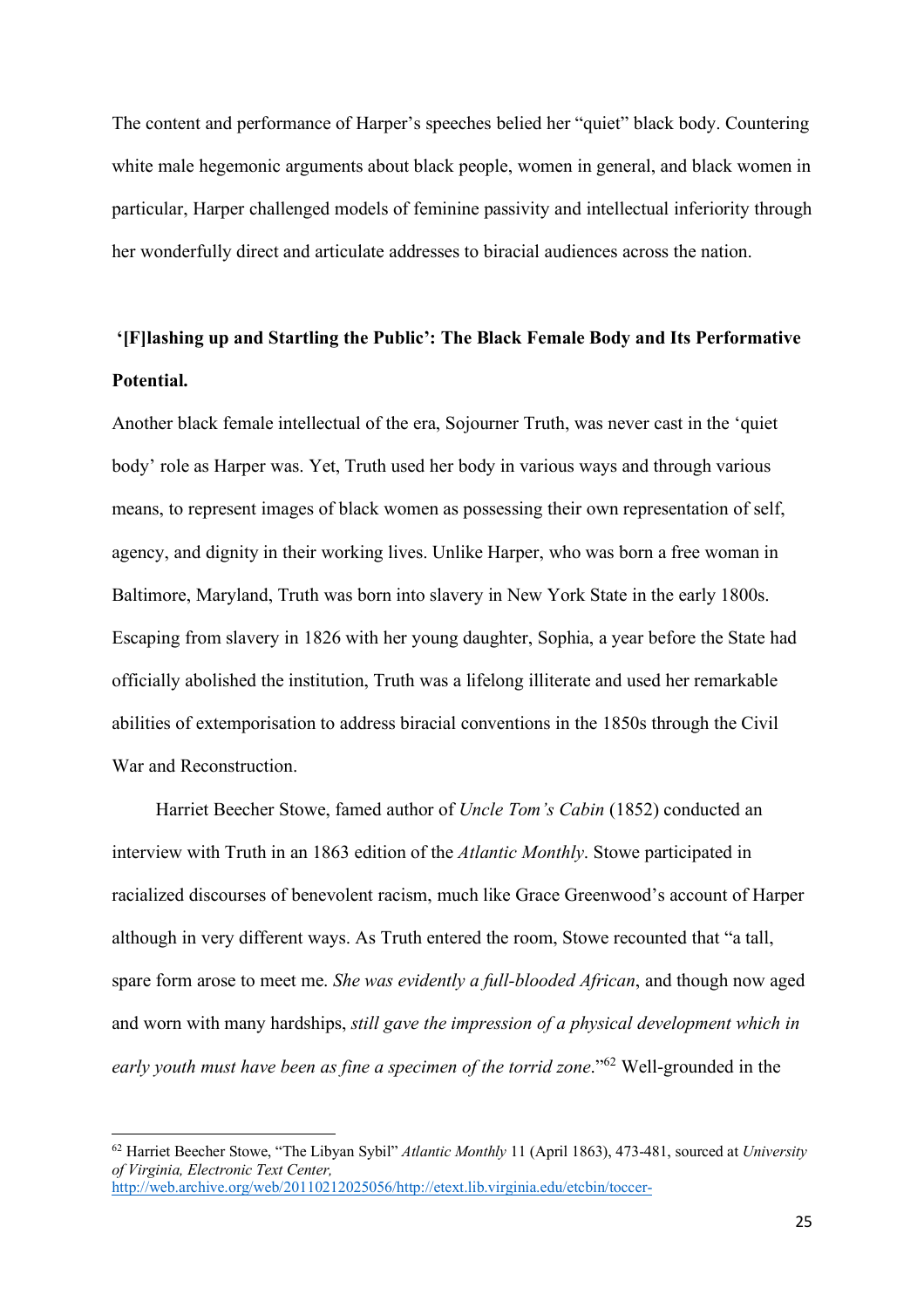racialist tones of white abolition, Stowe continued with a description of Truth containing racial signifiers that confirmed to her mostly white readers that Truth was the 'exoticized other':

I do not recollect ever to have been conversant with anyone who had more of that silent and subtle power which we call personal presence... In the modern Spiritualistic phraseology, she would be described as having a strong sphere. Her tall form, as she rose up before me, is still vivid to my mind…On her head, she wore a bright Madras handkerchief, arranged as a turban, after the manner of her race. She seemed perfectly self-possessed and at her ease, -- in fact, there was almost an unconscious superiority, not unmixed with a solemn twinkle of humor, in the odd, composed manner in which she looked down on me.... 63

Stowe's description evokes images of voodooism and conjuration – religious beliefs and magical practices rooted in Africa. Truth's *self-possession*…*silent and subtle power…tall form* were all used by Stowe to define Truth as almost otherworldly, or at the very least, not suited to a model of womanhood that nineteenth century white America would understand. However, it was through depictions such as these that Truth articulated a presence of self on the lecture circuit from the 1850s through to her death in November 1883. What white contemporaries of Truth, such as Stowe, neglected to consider were the ways in which black female intellectuals of the era and since have created an oppositional politics countering

new2?id=StoSojo.sgm&images=images/modeng&data=/texts/english/modeng/parsed&tag=public&part=1&divi sion=div1 (19 Dec 2017). Authors' emphasis.

 $63$  Ibid.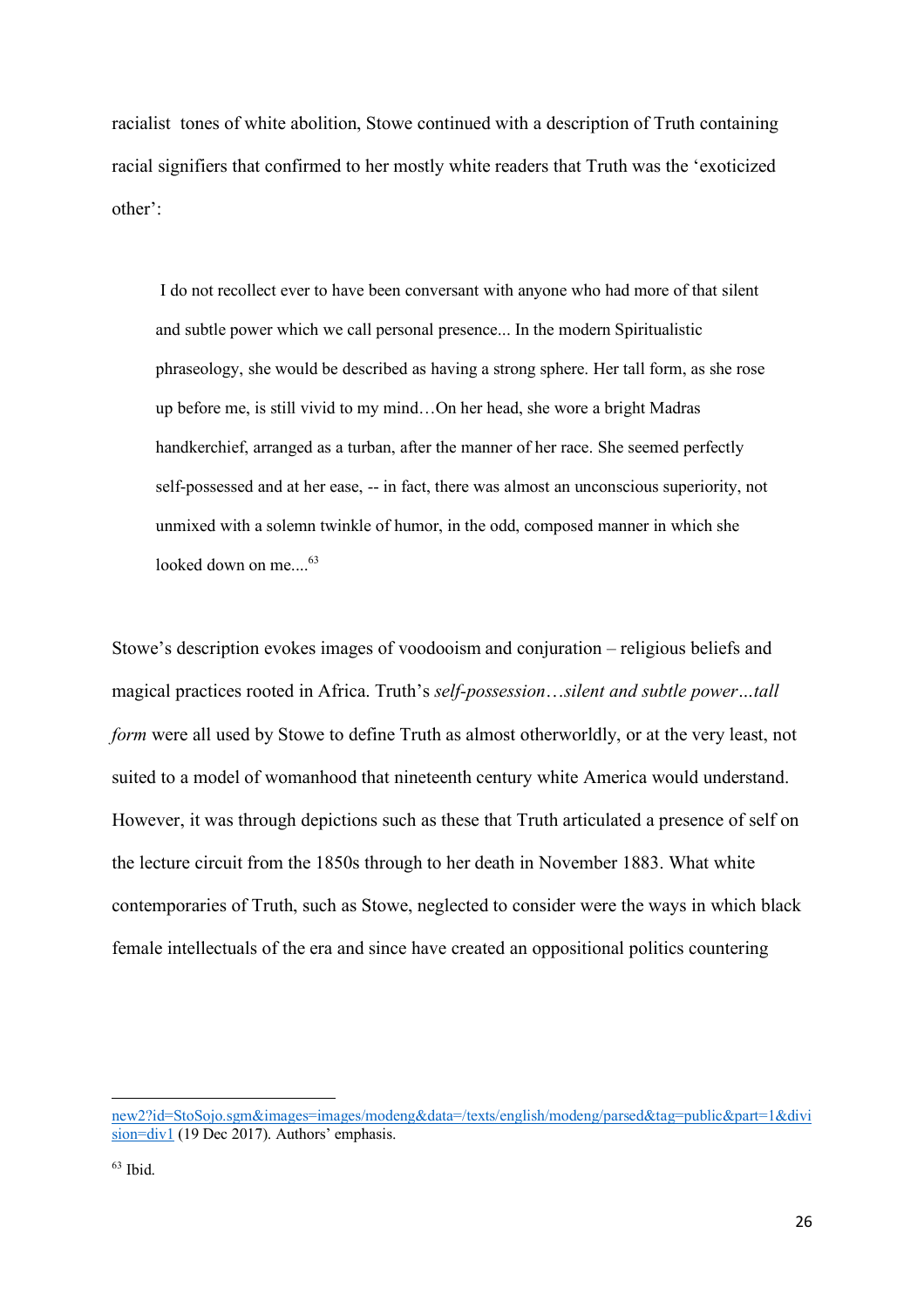racialized hegemonic discourses through laying claims to power, particularly over selfrepresentation and bodily performance. 64

Strategies of shaping counter-hegemonic narratives for black female intellectuals, especially on the lecture circuit, differed depending on their specific performance styles. Like Harper, uncertainty over Truth's gender on the part of her white audiences were familiar. Yet, while Harper's audience demonstrated uncertainty about her sex, her already noted performance of 'quiet articulacy' on the lecture podium coupled with her slight frame allowed her to enact a noted model of womanhood which helped to dispel such questions. Not so for Sojourner Truth. As Harriet Beecher Stowe's account makes clear, Truth's selfassurance in front of a white audience combined with her unmistakable presence occasioned by her stature gave rise to charges that she must be a man, masquerading as a woman. While Harper relied on her so-called quiet performance however, Truth, literally used her body as evidence of not only her gender identity but also as proof of the ways in which that female body had been abused and exploited by white America.

Holding a series of anti-slavery meetings in Indiana in September 1858, Truth's audience at one of these gatherings was made up of several pro-slavery Democrats. As the meeting came to a close and people began to leave one of the audience members, a Dr. T. W. Strain, requested that "the large congregation 'hold on' and stated that a doubt existed in the minds of many persons present respecting the sex of the speaker, and that it was his impression that a majority of them believed the speaker to be a man." This conclusion had been reached on account of her voice, which, many had surmised was too deep to be that of a woman. Strain insisted that in order to prove her sex, that Truth "submit her breast for the inspection of some of the ladies present, that the doubt might be removed by their

 <sup>64</sup> For further discussion of this see Daphne A. Brooks, *Bodies in Dissent: Spectacular Performances of Race and Freedom, 1850-1910* (Durham, NC: Duke University Press, 2006), Chp. 4, " 'The Deeds Done in My Body': Performance, Black (ened) Women, and Adah Isaacs Menken in the Racial Imaginary," 132-206.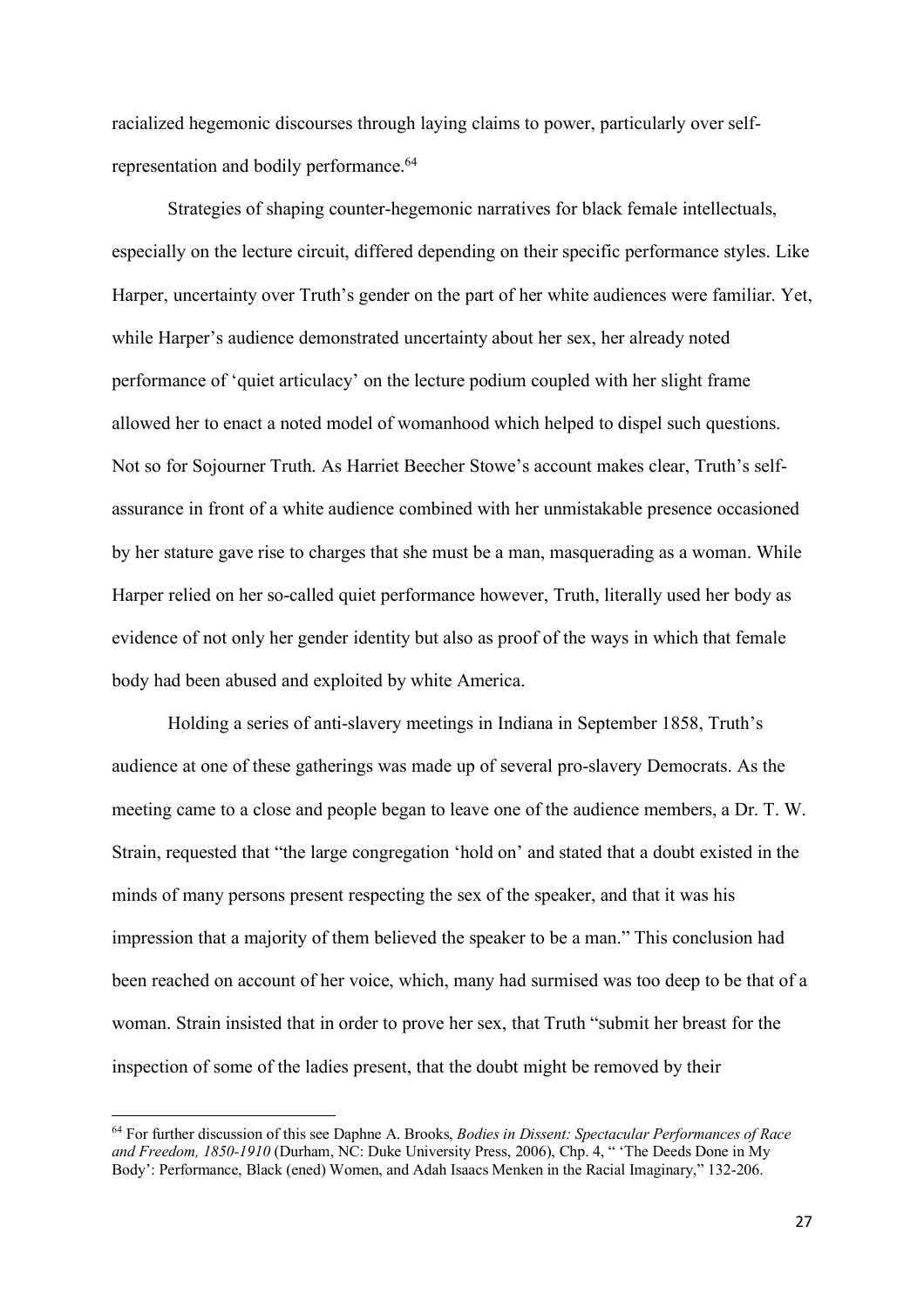testimony."65 Truth's agency at this moment was pivotal as she refused the 'delicacy' of discreetly providing proof of her female-ness to a small number of women. Instead, she demanded that she proved her credibility as a black woman to the whole congregation, for as she reminded them, "it was not her shame that she uncovered her breast before them, but to their shame."<sup>66</sup>

Truth's act of disrobing in front of an all-white audience was not only courageous and dignified but also presented a form of truth-telling in relation to the bodily exploitation that African-American women endured, free or enslaved. Her white audience attempted to shame her black body through an act completely at odds with the ideals of (white) feminine decorum and respectability. Yet, it was her audiences' shame that Truth capitalized on, not only through the demand that a woman bare her breasts but also reminding them of the importance of the black female breast in the (re)productive labor of the nation:

Sojourner told them that her breasts had suckled many a white babe, to the exclusion of her own offspring; that some of those white babies had grown to man's estate; that, although they had sucked her colored breasts, they were, in her estimation, far more manly than they (her persecutors) appeared to be; and she quietly asked them, as she disrobed her bosom, if they, too, wished to suck! $67$ 

Through, "[f]lashing up and startling the public" Truth's actions here can be read in what Lauren Berlant terms as a "diva act of citizenship."68 Berlant argues that such acts suspend

 <sup>65</sup> *The Liberator*, 15 Oct 1858, sourced at *Accessible Archives,* https://www.accessible.com/ (5 Jan 2018).

<sup>66</sup> Ibid.

 $67$  Ibid.

<sup>68</sup> Lauren Berlant, *The Queen of America Goes to Washington City: Essays on Sex and Citizenship* (Durham, NC: Duke University Press, 1997), 223.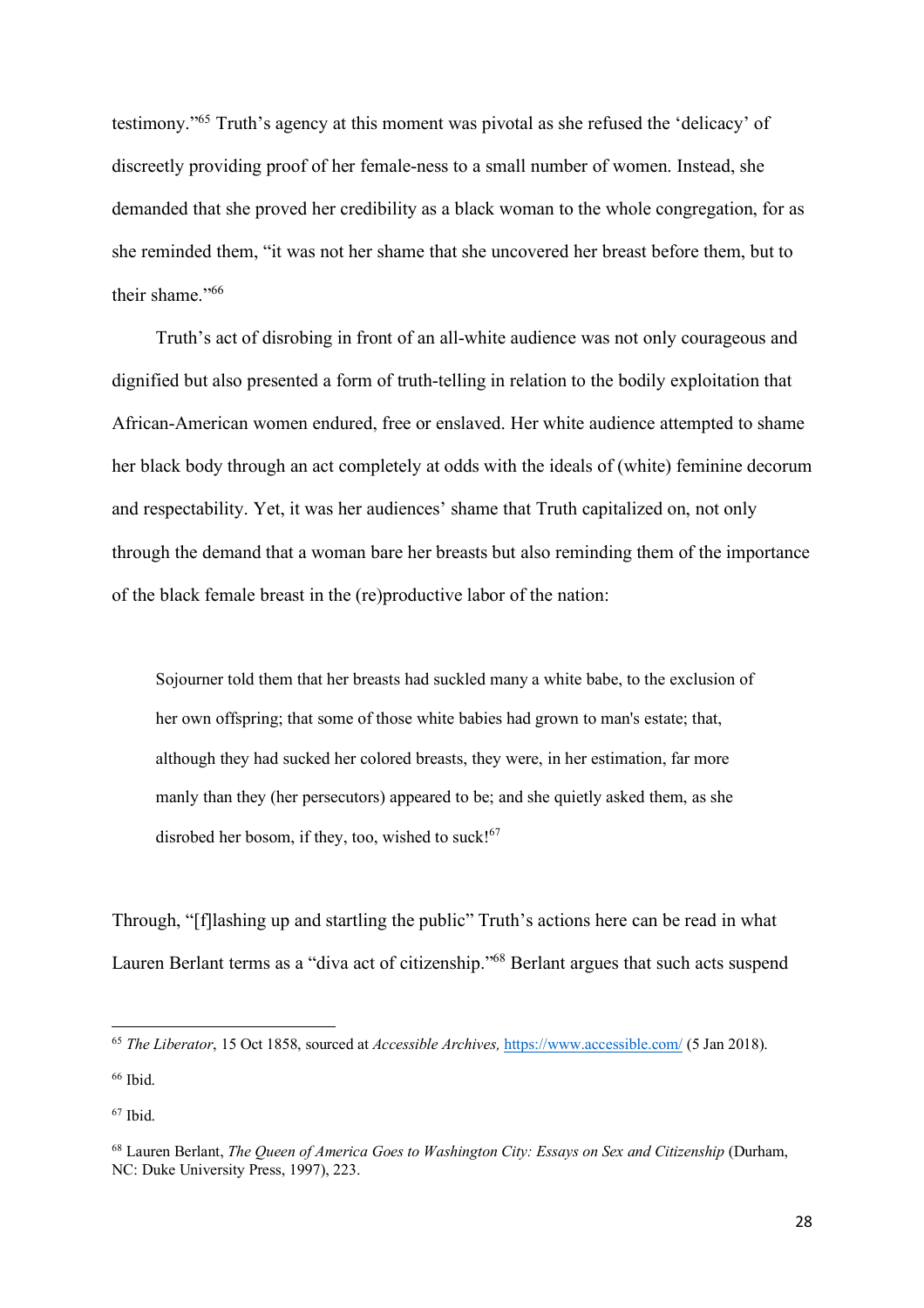the dominant narrative, allowing for subaltern political activism through a reinterpretation of the accepted version of history. In the process, as Berlant also points out:

she re-narrates the dominant history as one that abjected people have once lived sotto voce, but no more; and she challenges her audience to identify with the enormity of suffering she has narrated and the courage she has had to produce, calling on people to change the social and institutional practices of citizenship to which they consent.<sup>69</sup>

Through the act of baring her breast to this white audience Truth deftly reinforced the brutal and violent histories of enslavement on the North American continent. She was therefore enacting a diva act of citizenship, encapsulating the oppositional politics she had lived throughout her activist life.

Both Truth and Harper employed their bodies in both concrete and more abstract ways, as a challenge to their white audience through words - whether written or spoken - to reject the ideological hegemonies of power in early nineteenth century America. Through this means they aimed to help dismantle the powers of a male white elitist state which sanctioned anti-black racism and had denied the full privileges of citizenship – rights of education, dignity, and ambition - in the United States to all black people since its formation. Yet, while several black female intellectuals like Truth and Harper were fighting for recognition of citizenship rights *within* the United States, others were also keen to invoke a collective history of a shared African past and look to a future beyond the racial brutalities black people were facing in the United States.

 <sup>69</sup> Ibid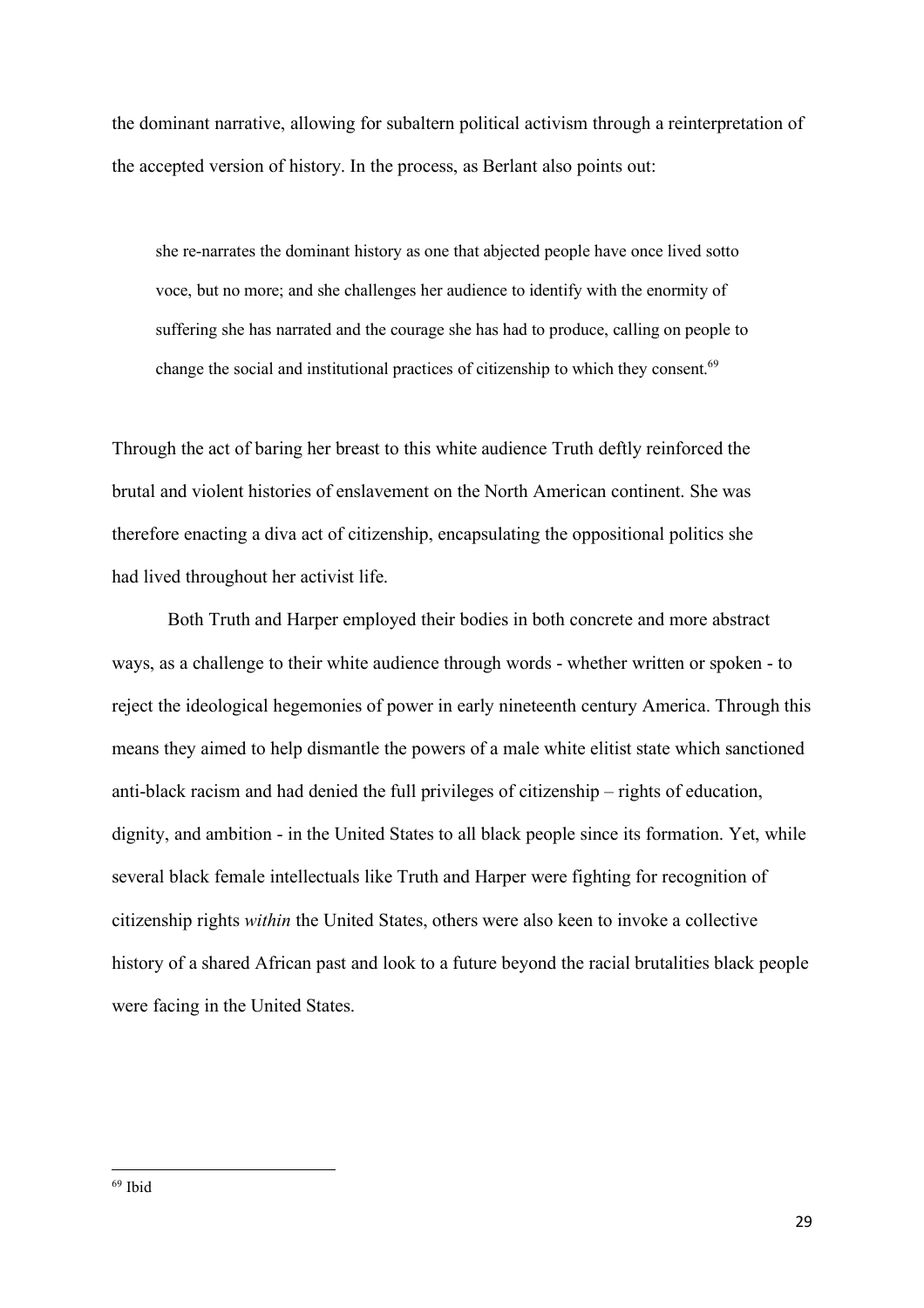## **'Oh Ye Daughters of Africa, Awake!' Reclaiming Heritage and Reconstructing Citizenship**

The belief that African people – including those in the diaspora – shared the common history and destiny of pan-Africanism has been a central component of black intellectual thought in the United States for over two hundred years.<sup>70</sup> Such ideas in the  $19<sup>th</sup>$  century have historically been closely associated with black male thinkers such as Martin Delany, Alexander Crummell and W. E. B. Du Bois. However, black female intellectuals of the early nineteenth century also employed such arguments in order to counter hegemonic discourses concerning the absence of black histories and nationhood among black people in the United States. Indeed, in Gramscian terms and as Paul Polgar notes, this was a central component of the development of a new 'historic bloc' in which a counter hegemony inclusive of a newly constructed kind of *inclusive* and multi-racial American citizenship could spring forth and be built. 71

Maria W. Stewart employed the histories of the continent of Africa in her speeches as a means to invoke a sense of pride in her audience and instil in them a sense of collective history that they might emulate and carry forward in their working lives. In her "Address Delivered at the African Masonic Hall," in Boston, on 27 February 1833, Stewart reminded her audience of the intellectual significance of the African continent in the ancient world:

 <sup>70</sup> See Olisanwuche P. Esedebe, *Pan-Africanism: The Idea and Movement, 1776-1991* (Washington DC: Howard University Press, 1994); Sidney Lemelle and Robin Kelley, *Imagining Home: Class, Culture and Nationalism in the African Diaspora* (New York: Verso Press, 1994): Ronald W. Walters, *Pan-Africanism in the African Diaspora: An Analysis of Modern Afrocentric Politic Movements* (Detroit, Mich: Wayne State University Press 1993).

<sup>71</sup> Paul J. Polgar, "To Raise Them to an Equal Participation": Early National Abolitionism, Gradual Emancipation, and the Promise of African American Citizenship. *Journal of the Early Republic* Volume 31*,* No 2 (summer 2011), 229-258.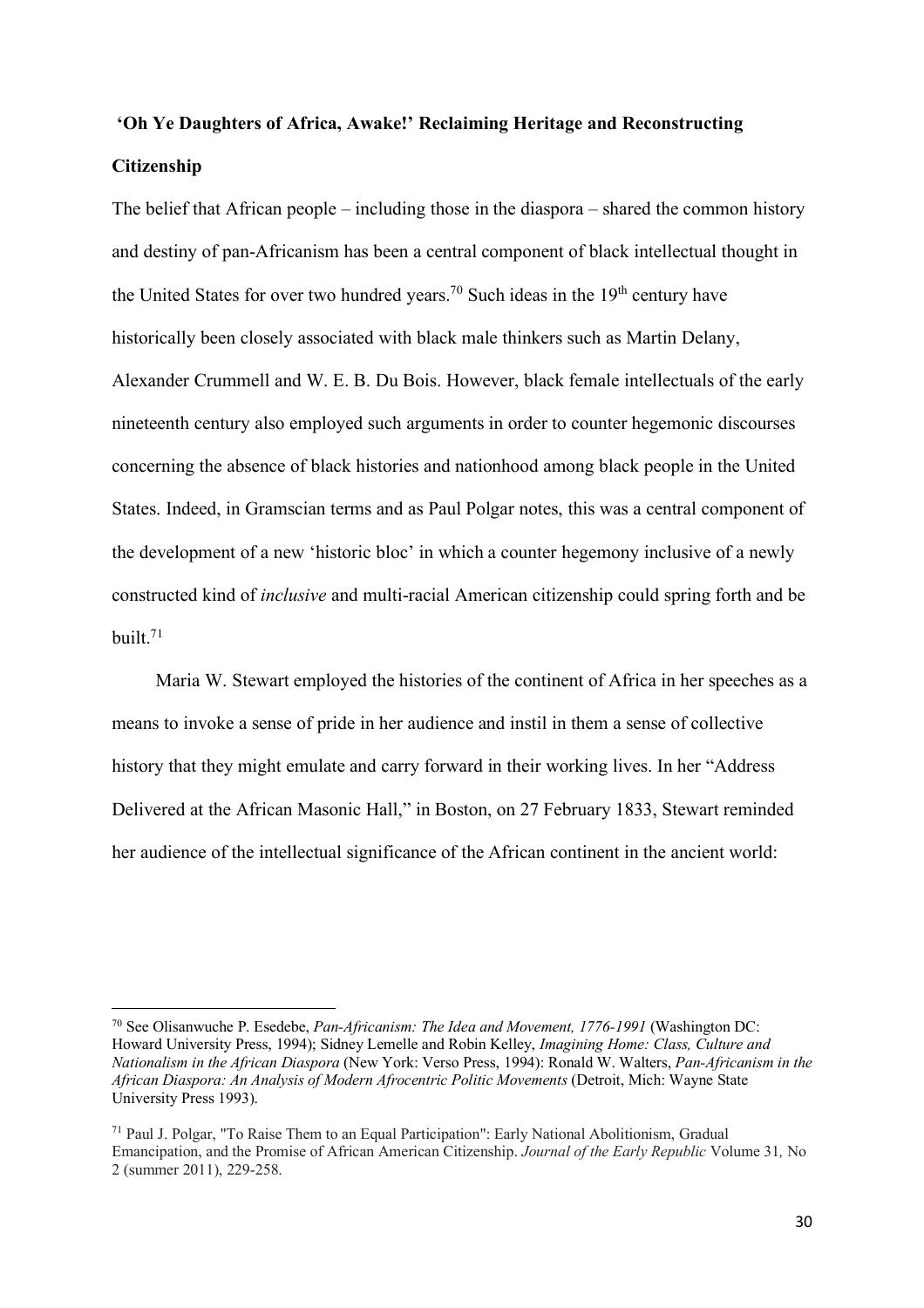History informs us that we sprang from one of the most learned nations of the whole earth; from the seat, if not the parent of science. Yes, poor despised Africa was once the resort of sages and legislators of other nations, was esteemed the school for learning, and the most illustrious men in Greece flocked thither for instruction.<sup>72</sup>

Drawing on both the Old and New Testament, Stewart's speeches called on those of African descent to account for their lack of resistance to oppression, the 'highest form of obedience to God,' in Stewart's view.<sup>73</sup> Reproving her audience for the current "thick mist of moral gloom [hanging] over millions of our race," Stewart demanded that they begin speaking up for themselves as political activists to demand the rights and privileges of citizenship, such as access to dignity and fair treatment at work: "when will your voices be heard in our legislative halls…contending for equal rights and liberty."74 Counter-hegemonic discourses are evident in Stewart's re-remembering of the triumphs of African knowledge and progress to counter the exclusions of these significant contributions to global histories. Yet, they are also perhaps more clearly marked in her descriptions of the unruly and harmful forces wielded by state power in early nineteenth century America and the eventual triumph over such iniquity.

Employing biblical references again to ground her analysis in moral rectitude, Stewart compared America to the biblical city of Babylon, synonymous with sin, immorality, and shameful pride "for she has boasted in her heart 'I sit a queen and am no widow, and shall see

 <sup>72</sup> Maria W. Stewart, "Lecture Delivered at the Franklin Hall, Boston, September 21 1832," in Marilyn Richardson, ed., *Maria W. Stewart: America's First Black Women Political Writer: Essays and Speeches*  (Bloomington and Indianapolis: Indiana University Press, 1987), 56-64, 58.

<sup>73</sup> Marilyn Richardson, "Maria Stewart: America's First Black Woman Political Writer," in Kristin Waters and Carol B. Conaway. eds., *Black Women's Intellectual Traditions: Speaking their Minds.* Lebanon, NH., University of Vermont Press, 2007, 13-37, 18.

<sup>74</sup>Maria W. Stewart, "An Address Delivered at the African Masonic Hall," in Richardson, ed., *Maria W. Stewart,* 59.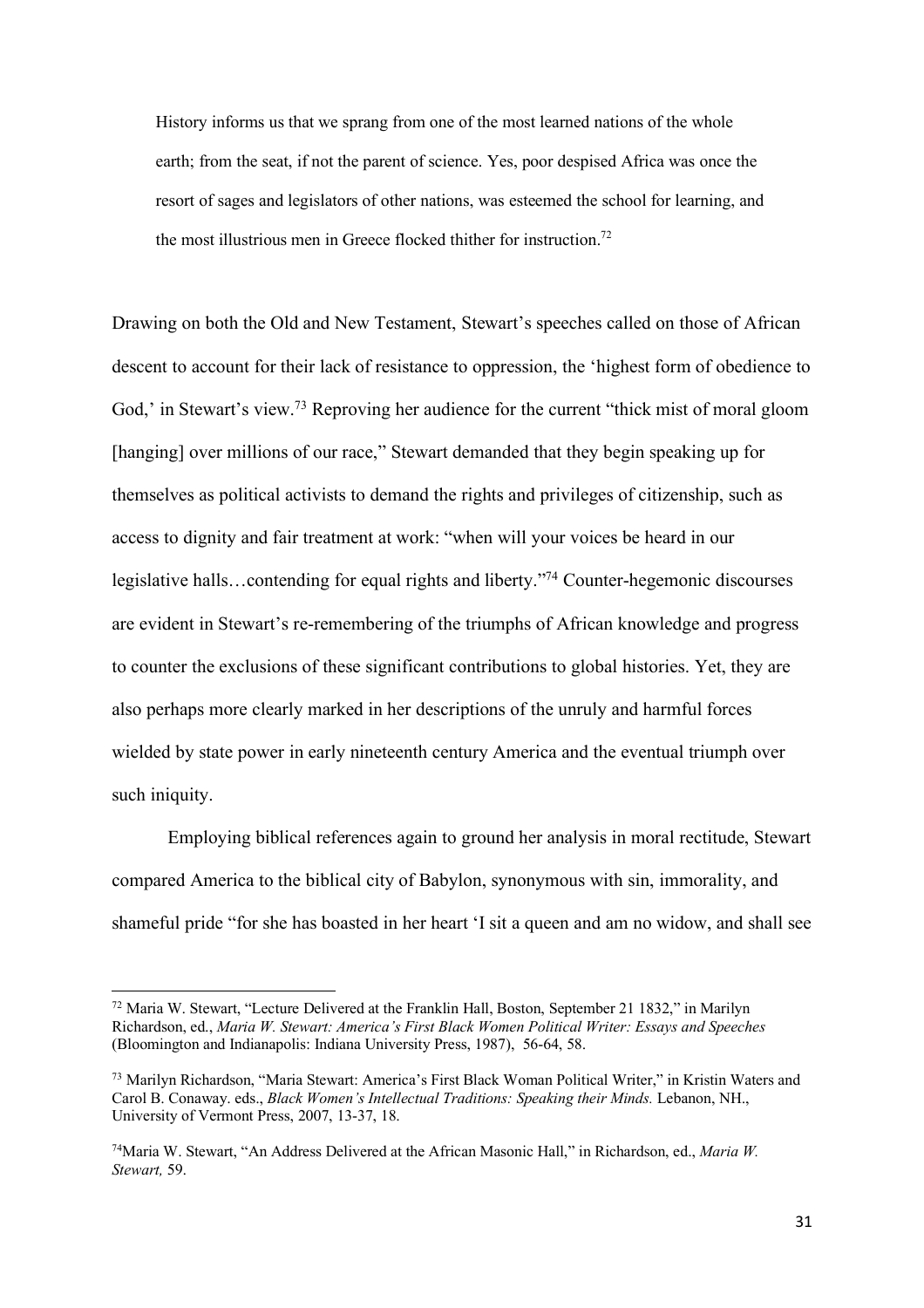no sorrow.' (Revelations, 18:7)!"75 Embodying America, or the patriarchal federated States, as the whore of Babylon, Stewart decried 'her' for being:

the seller of slaves and the souls of men…she has put [the African] completely beneath her feet and she means to keep them there; her right hand supports the reign of government and her left hand the wheel of power, and she is determined not to let go her grasp.76

To counter the abominations of Babylonia's (read: white America's) past, Stewart held up a prophetic promise to her audiences that "powerful sons and daughters of Africa shall shortly arise, who will put down vice and immorality among us, and declare by him that sitteth upon the throne that they will have their rights." Stewart heralded violent retaliation, echoing fellow black abolitionist, David Walker, that if white America refused such liberties to the black race, citing God's wrath at the "oppression of injured Africa," if this request be denied.77

While black female intellectuals like Maria Stewart engaged in nascent discourses of pan-Africanism, others advocated a more transnational approach, urging African Americans to emigrate in order to finally realize the capacity for dignified labor in their working and familial lives. Mary Ann Shadd Cary was probably the earliest black female proponent of this in the 1850s, promoting a scheme of emigration to Canada and once there the formation of a racially integrated society. As Carol B. Conaway argues, there were a number of nationalist perspectives in black intellectual thought in the nineteenth century ranging from Frederick

 $75$  Ibid., 63.

 $76$  Ibid.

 $77$  Ibid.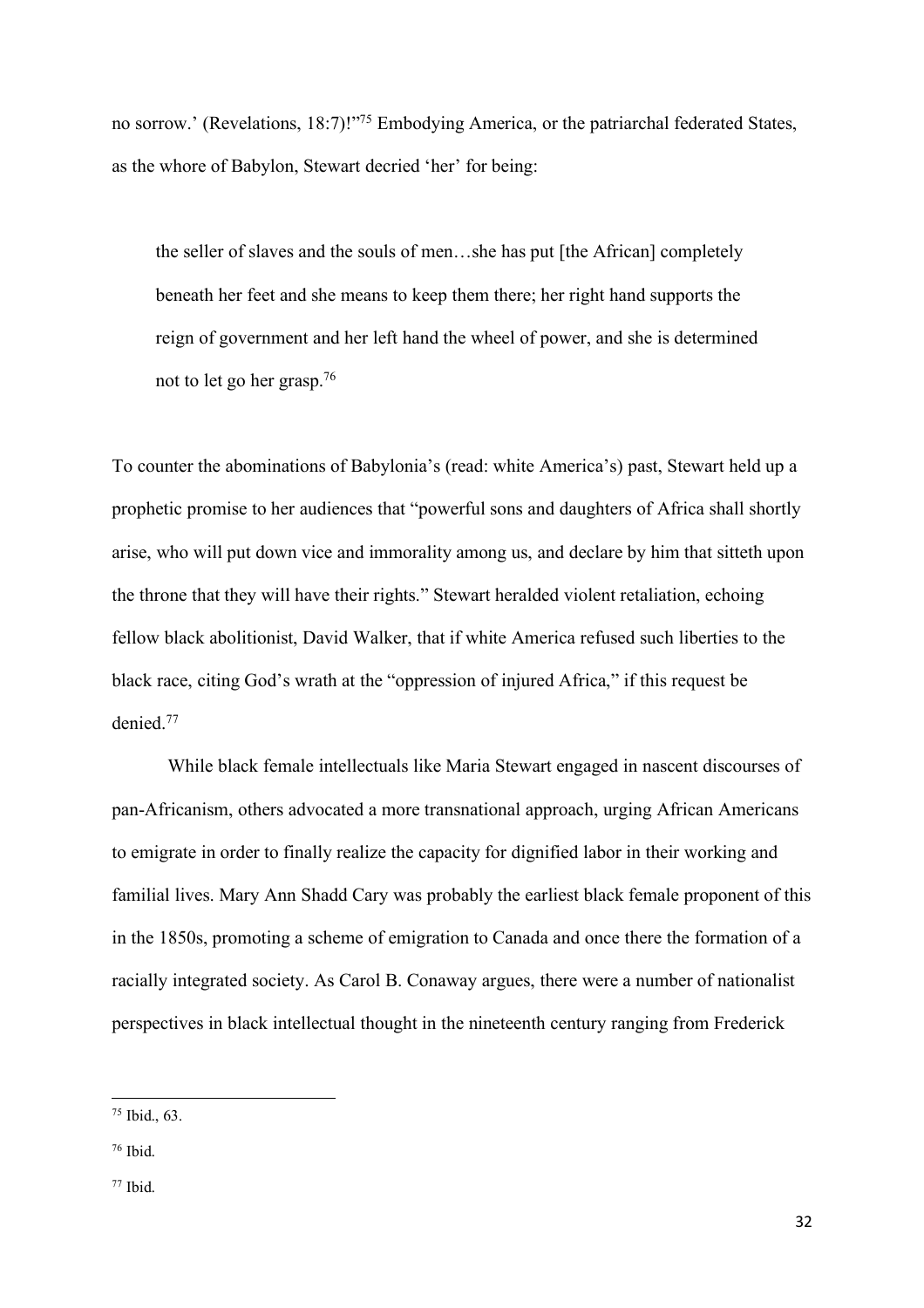Douglass' nativist integration to Martin Delany's nationalist separatist philosophy. Shadd Cary's stance was somewhere in between these two very different models of the formation of a collective black nationhood.78 The Cary family had migrated to Canada in response to the Fugitive Slave Act of 1850, causing alarm among members of free black communities across the United States lest they should be mistaken for a fugitive and sold into slavery. Once there, Shadd Cary co-founded the weekly newspaper, *The Provincial Freeman,* along with Rev. Samuel Ringgold Ward, its first issue published on 24 March 1853. As Conaway has noted, as the first black female editor of a newspaper, Shadd Cary, "entered the almost exclusive male profession of antebellum journalism and exhibited boldness that was uncharacteristic of most women at the time."79

Such boldness was typical of Shadd Cary throughout her activist career and she was relentless, as Peterson points out, in her insistence "on her right to participate in the masculine public spheres of debate."80 Shadd Cary's published her 'Plea for Emigration; or Notes of Canada West, in Its Moral, Social and Political Aspect: with Suggestions respecting Mexico, West Indies and Vancouver's Island for the Information of Colored Emigrants' in 1852. Its central premise was that "the passage of the odious fugitive slave law has made residence in the United States …dangerous in the extreme," making settlement in British Canada, (current day Ontario) the northern neighbor of the United States, a realistic

 <sup>78</sup> Carol B. Conaway, "Mary Ann Shadd Cary: A Visionary of the Black Press," in Kristin Waters and Carol B. Conaway. eds., *Black Women's Intellectual Traditions: Speaking their Minds* (Lebanon, NH., University of Vermont Press, 2007), 216-245, 216.

<sup>79</sup> Ibid., 217.

<sup>80</sup> Peterson, Carla Peterson, " '*Doers of the Word': African American Women Speakers & Writers in the North (1830-1880)* (New Brunswick, NJ: Rutgers University Press, 1998), 102.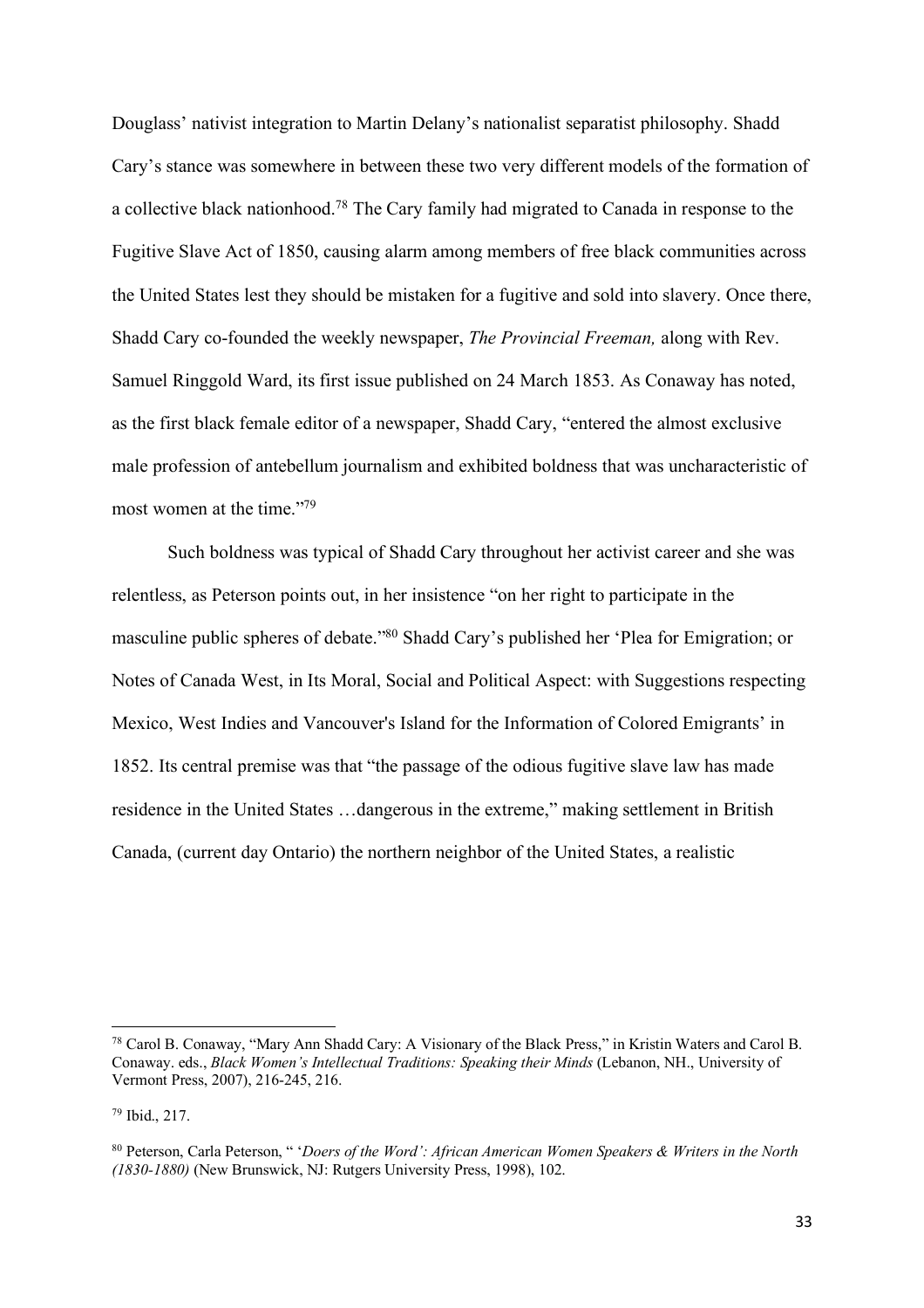alternative.81 Furthermore, Shadd Cary argued that there was little potential for a revision of political and cultural thinking in the U.S when:

[O]n the one hand, a pro-slavery administration, with its entire controllable force, is bearing upon them with fatal effect; on the other, the Colonization Society, in the garb of *Christianity* and *Philanthropy*, is seconding the efforts of the first named power, by bringing into the lists a vast moral and social influence, thus making more effective the agencies employed.<sup>82</sup>

Her counter-hegemonic stance is evident here in her critique of the current structures of ruling power in the United State, with the political governance of the country evidently supported through cultural and social means.

Shadd Cary's *Plea* compared the *dangers* of remaining in the United States with the opportunities presented to black emigrants to British Canada including its climate, opportunities for labor, and interracial education:

[the climate is] the most desirable known in such a high latitude, for emigrants generally and colored people particularly…the soil is second to none for agricultural purposes… ….if a colored man understands his business, he receives the public patronage the same as a white man … students of all complexions associate together, in the better class schools and colleges.<sup>83</sup>

 <sup>81</sup> Mary Ann Shadd, *A Plea for Emigration; or Notes of Canada West, in Its Moral, Social and Political Aspect: with Suggestions respecting Mexico, West Indies and Vancouver's Island for the Information of Colored Emigrants,* (Detroit, 1852) sourced at *Internet Archive,* https://archive.org/details/cihm\_47542 (12 Jan 2018).

 $82$  Ibid.

<sup>83</sup> Ibid, 8, 11, 16, 20.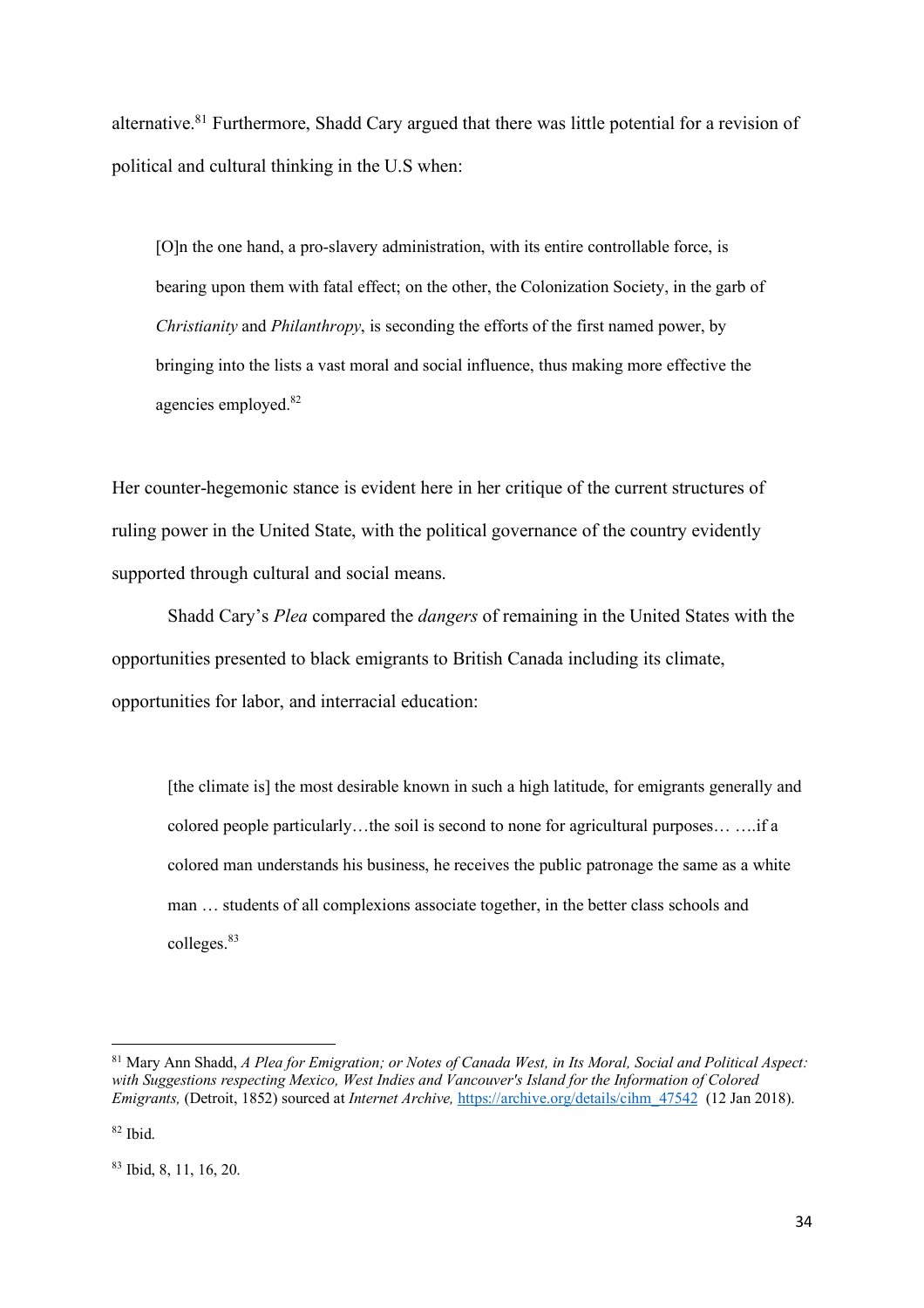Shadd Cary took every opportunity to encourage this model of emigration, believing it the only way to see her race survive and thrive. She evidenced her 'boldness' even when her audience were hostile to her intentions of speaking in public as a black woman. Despite consternation at her presence there, her contribution to the National Convention of Colored people in Philadelphia in the fall of 1855 was met with praise by the correspondent writing for *Frederick Douglass' Paper*. Reflecting on her speech, which was initially given 10 minutes but then extended because of the interest it provoked, the correspondent admitted that:

She is a superior woman; and it is useless to deny it; and, however much we may differ with her on the subject of emigration. She obtained the floor and proceeded and succeeded in making one of the most convincing and telling speeches in favour of Canadian emigration that I have ever heard.<sup>84</sup>

Shadd Cary used her editorship of *The Provincial Freeman* from March 1853 through August 1857, to represent the successes of the 40,000 black emigrants, fugitives and freedmen, already settled in Canada. Her newspaper sought to encourage others to make the same choice through relating success stories of black emigrants being transformed into model citizens given the right opportunities under a supposedly non-racist system of governance.

## **"We are [all] Born with Faculties and Power, Capable of Almost Anything": Education and Role Models for Racial Uplift**

 <sup>84</sup> "From Our Brooklyn Correspondent," *Frederick Douglass Paper*, 9 November 1855, sourced at *Accessible Archives*, https://www.accessible.com/ (12 Jan 2018).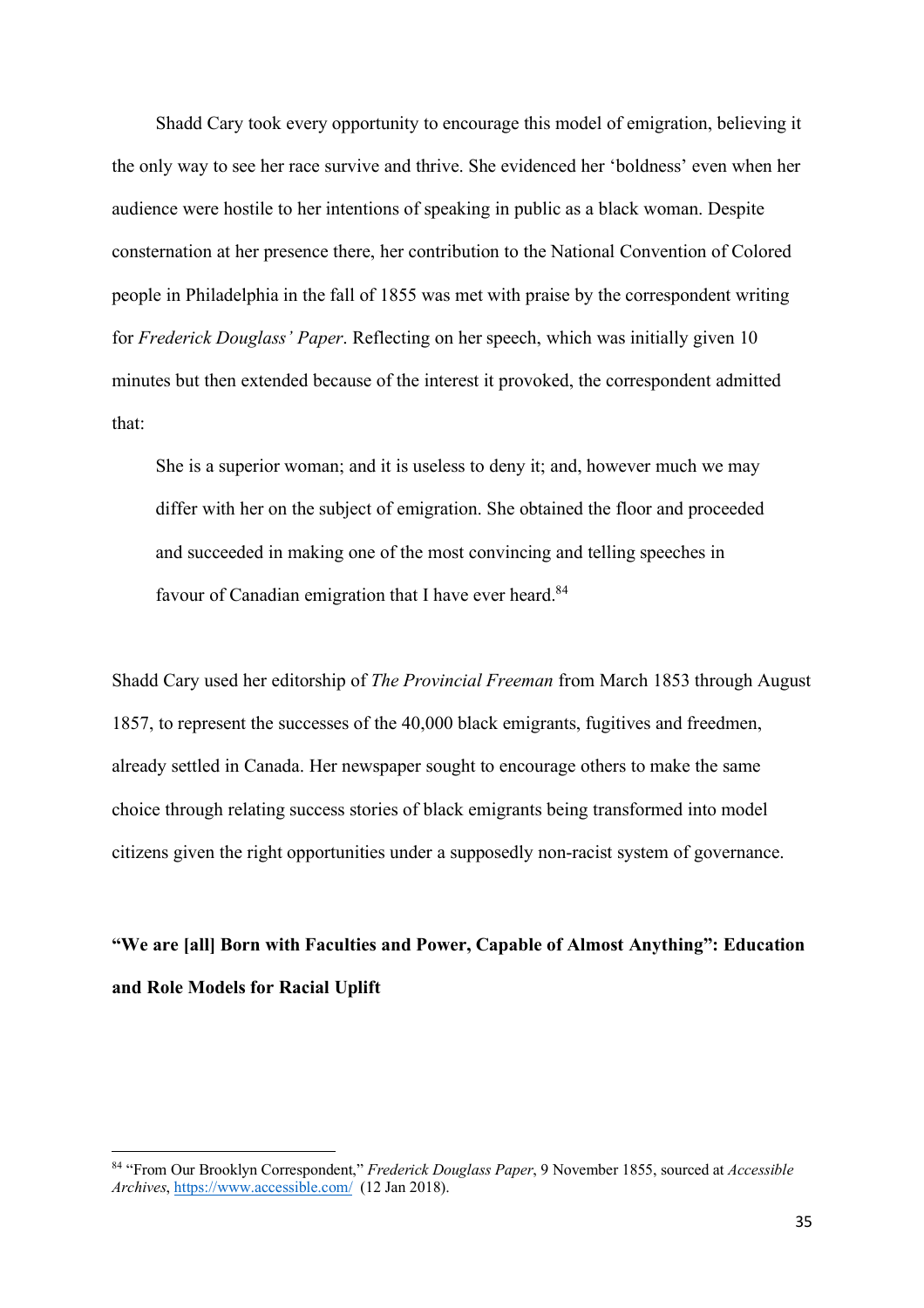Shadd Cary argued that access to equal education was integral to the development of the model black citizen in Canada West in terms of racial uplift and black women's fight to achieve dignity in their labor. Indeed, one correspondent to the *Provincial Freeman* in 1854 reminded black émigrés that:

We must educate ourselves and educate our children. Let the young men (and the young women too) form Literary and Debating Societies, and let those who have no talent for public speaking, let them learn and practice writing.<sup>85</sup>

Similarly to other black female intellectuals of the era, Shadd Cary had spent much of her working live educating others as a teacher, in the antebellum United States & Canada and through Reconstruction. She encouraged freedpeople to educate themselves as a mean of selfliberation. At the age of 60, she graduated from the Howard University Law School, as only the second black women in the United States to earn her law degree.<sup>86</sup>

Another black female intellectual who championed the notion of liberation through education was the free colored teacher Julia C. Collins. Living and working as a teacher in a school in Williamsport, Pennsylvania during the early 1860s, Collins penned several pieces for the black newspaper, *The Christian Recorder*, advancing the importance of education for black people, especially so in the wake of pending Union victory in the Civil War and the promise of rights of citizenship including formal schooling. Collins took care to remind her readers in her April 1864 essay, 'Mental Improvement' that "We are [all] born with faculties

 <sup>85</sup> *Provincial Freeman*, 22 April 1854, sourced at *Accessible Archives* https://www.accessible.com/ (19 Jan 2018).

<sup>86</sup> Dorothy Sterling, ed., *We are your Sisters: Black Women in the Nineteenth Century* (New York and London: W. W. Norton & Co., 1997), 164.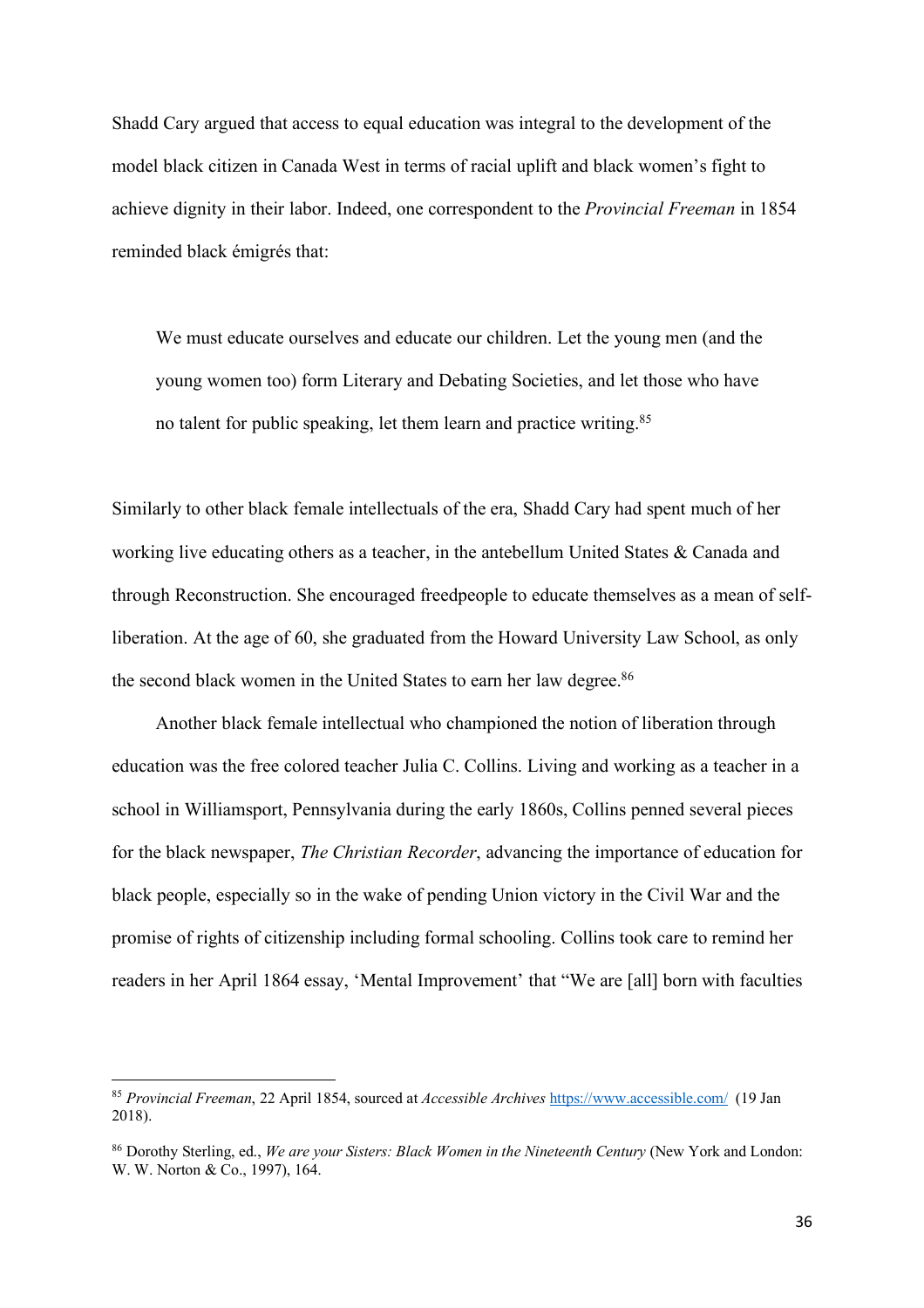and power, capable of almost anything."87 Comparing white and black children at birth she countered the idea that the white race were innately superior in terms of intellect, arguing that, they were both "[d]estitute alike of knowledge, the children of the white race have, in this respect, no advantage over the black; both have everything to learn."88 Her "Intelligent Women" piece, published in June 1864, encouraged black women in particular, as part of their responsibility to the future of the race to "improve every opportunity that is offered for our moral and intellectual culture…not merely as matter of taste…it is incumbent upon us, as a duty."89

Edmonia G. Highgate, the daughter of formerly enslaved parents, was a school teacher who also wrote for the *Recorder* during the closing years of the war and into the early years of Reconstruction. Evidencing activism at the local level in addition to her intellectualist perspective, Highgate wrote to the American Missionary Association in January 1864, making an application to travel to the south to teach, pointing out that as a teacher "she could labor advantageously in the field for my newly freed brethren."<sup>90</sup> Her experiences teaching in the south from 1864 through 1870 were particularly challenging, not least because of the rudimentary environments she taught in, the basic need for teaching equipment, and the conditions of poverty and hardship that the formerly enslaved remained in despite their newly won freedoms.<sup>91</sup> Yet Highgate's letters throughout her years of teaching document the

.

 <sup>87</sup> Julia C. Collins, 'Mental Improvement' *Christian Recorder*, 16 April 1864 accessed via *Accessible Archive* (8th April 2018).

<sup>88</sup> Ibid.

<sup>89</sup> Julia C. Collins, "Intelligent Women," *Christian* Recorder, 4 June 1864 accessed via *Accessible Archive* (16 April 2018).

<sup>90</sup> Edmonia G. Highgate to Rev George Whipple, 18 Jan 1864, in Sterling, ed., *We are Your Sisters*, 294.

<sup>91</sup>Edmonia G. Highgate to anonymous, 31 October 1868, in Ibid., 300.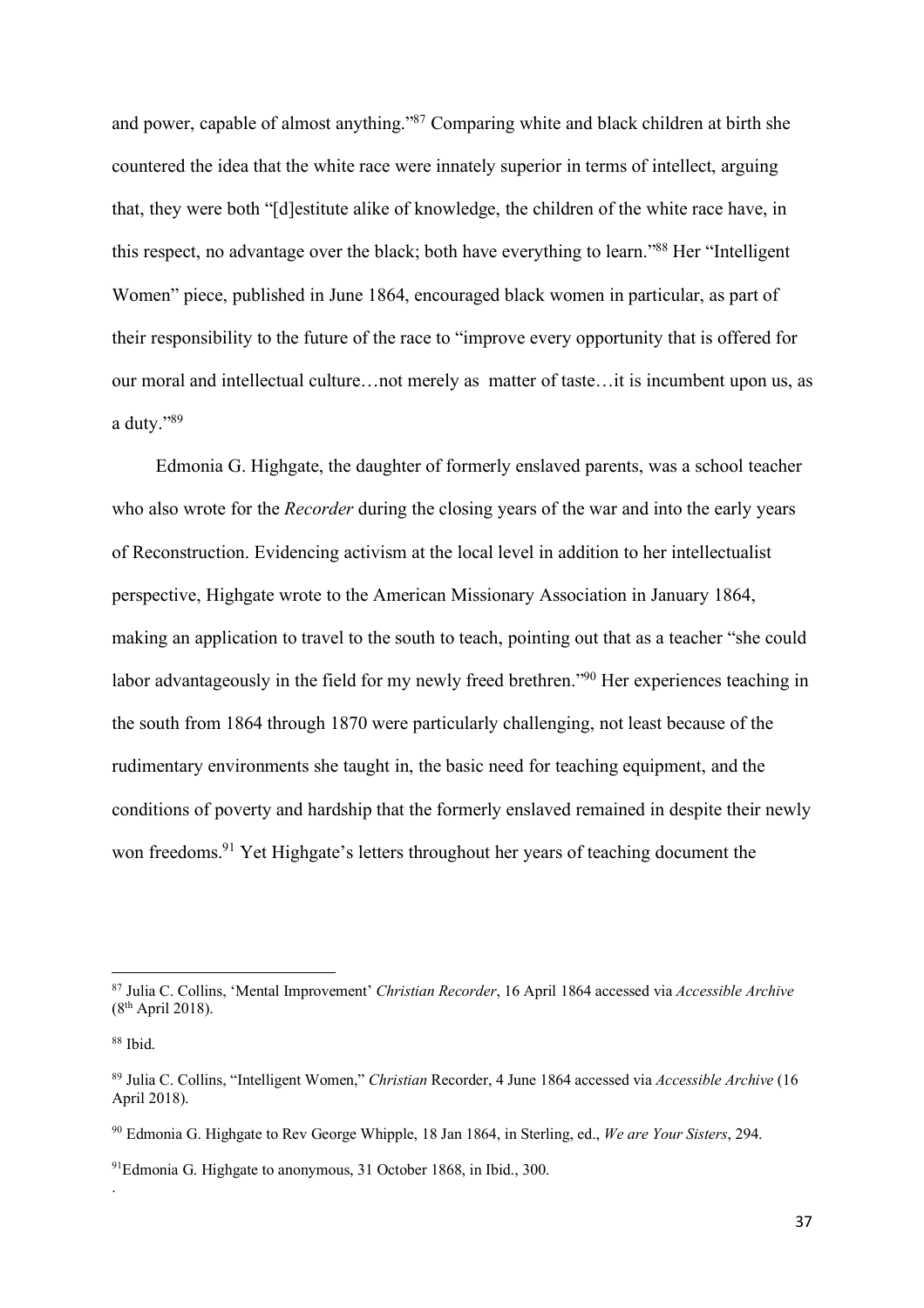realities of her appointment in the Reconstruction south, which was often dangerous and violent:

Twice I have been shot at in my room. My night scholars have been shot but none killed. The rebels here threatened to burn down the school and house in which I board before the first month was passed yet they have not materially harmed us. $92$ 

Despite the threats of danger to her life and that of her students, Highgate persisted in the role of educating the formerly enslaved, acknowledging the vital role that teachers played in allowing black people to realize their ambitions and achieve success. In her unique and articulate style, she urged black men and women in a *Reorder* piece in July 1866 to:

Create Something, Aspire to leave something immortal behind you. That's the life's test at last. The monument you leave - I don't mean granite or marble – but something that will stand the corruption of the ages. A principle well developed will in science or ethics - A cause will - An immortal healthy soul. $93$ 

Highgate (1866) encouraged black men and women to provide role models for future generations to model and aspire to, claiming that active citizenry now would lead to uplift for the future race: "The race needs living, working demonstrations - the world does. Young man, [and woman] the master in world-reconstruction has called; is calling, but will not enact, for you and your sister."94 Such strong words from black female intellectuals such as

 <sup>92</sup> Edmonia G. Highgate to Rev M. E. Strieby, 17 Dec 1866, in Ibid., 299.

<sup>93</sup> Edmonia G. Highgate, "Neglected Opportunities", *Christian Recorder,* 14 July 1866, accessed via *Accessible Archive* (27 April 2018).

 $94$  Ibid.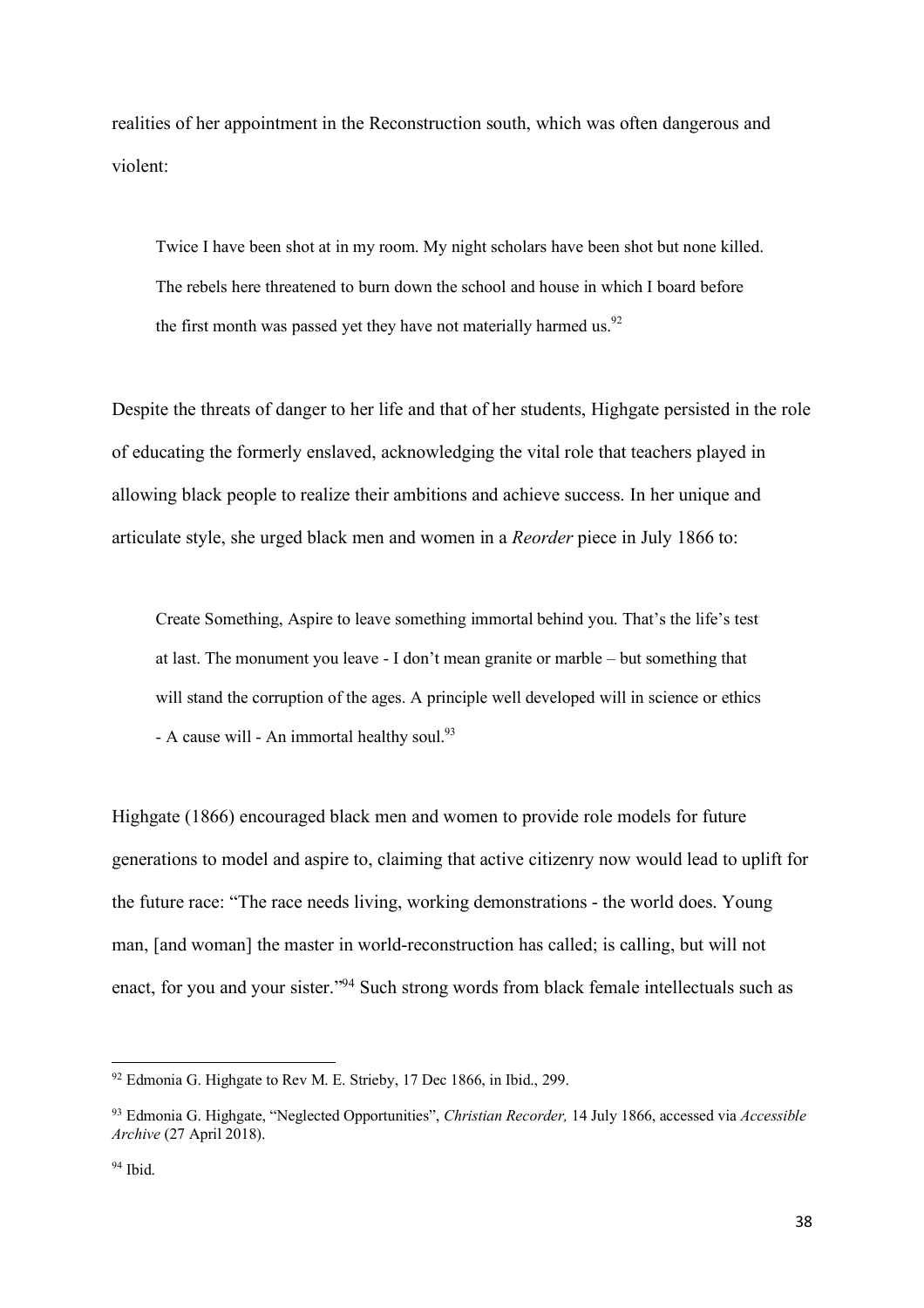Highgate and other women featured in this paper present a call to black people in the early nineteenth century through Reconstruction. This was a demand for self-realization, of reclaiming dignity and respect in their chosen professions in life – whether that be from the humble washer woman or the unskilled laborer to the lawyer or teacher.

#### **Conclusion**

As Mia Bay, Farah Griffin, Martha S. Jones and Barbara D. Savage have noted, 'black women artists, activists, and intellectuals have [long] provided critical insight into issues of national and global importance. Shaped by lives lived at the crossroad of race, gender, and justice, their ideas have been distinctive but often ignored.'95 With this in mind and reflecting on the exclusion of many black women, historically, from the concept of an intellectual, this article has sought to reconfigure the significance of black women to the intellectual discourses of nineteenth century America through their words, manners and actions. By positioning them and their ideas as a vital part of the counter-hegemonic order, these women were fundamental in shaping the black intellectual culture of the period. In re-telling the neglected stories of these women we have broadened the foundations of a collective memory for modern black resistance movements led by black intellectuals who continue the struggle for fairness and respect for marginalised individuals in their daily working lives.

To return to Maria Stewart and the opening words of this article, 'Why sit ye here and die?' early black female intellectuals challenged this refrain in their working lives, urging others to find means through the work they did to counter this prevailing hegemony that cast black people as mentally and morally unsuitable to claim a place within America's citizenry.

 <sup>95</sup> Mia Bay, Farah J. Griffin, Martha S. Jones and Barbara D. Savage. eds., *Toward an Intellectual History of Black Women*. (Chapel Hill, NC: University of North Carolina Press, 2015), 1. See Pt II 'Race and Gender in the Postemancipation Era,' 75-194, for a focus on nineteenth-century black female intellectuals.